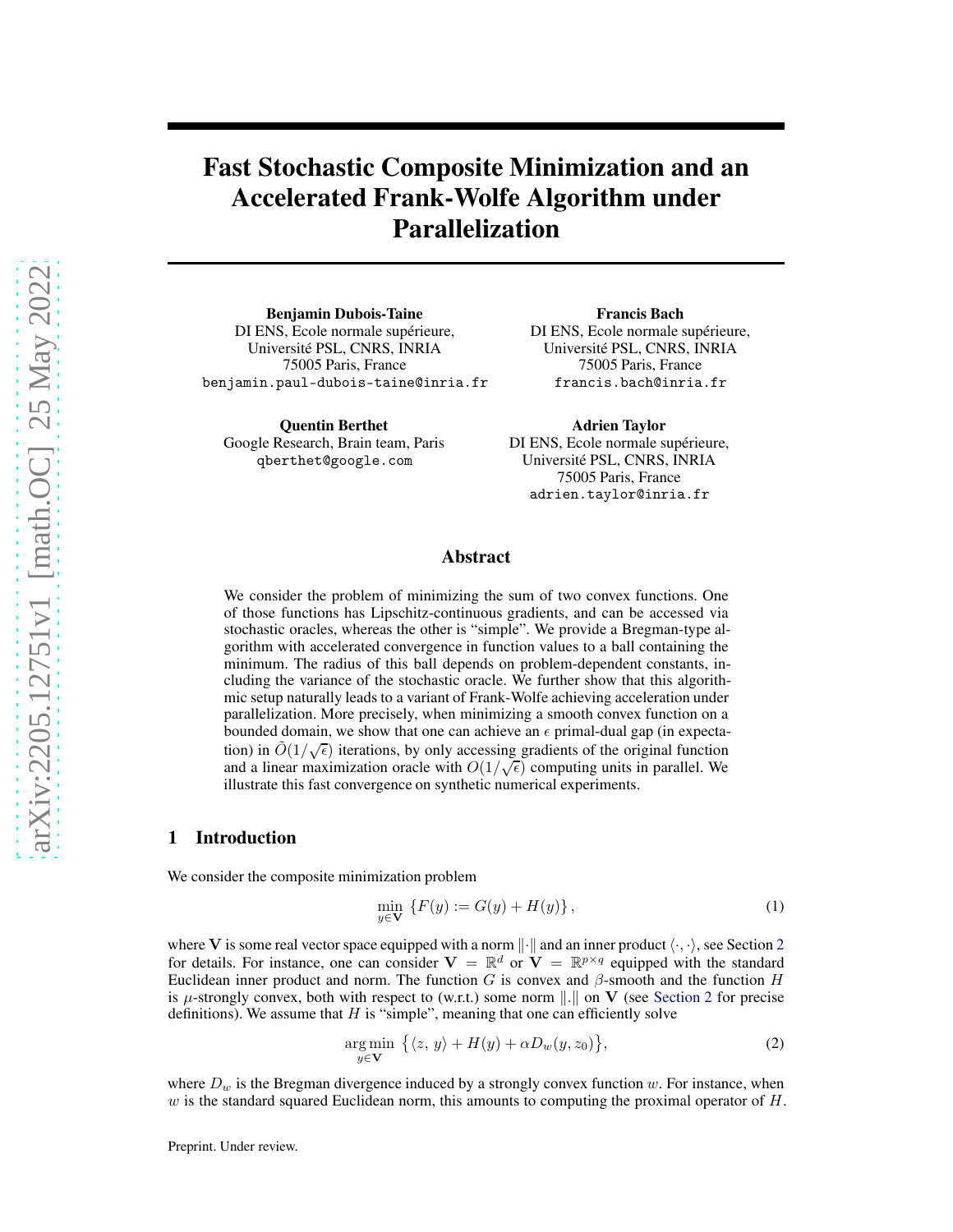When deterministic gradients of  $G$  are available, an accelerated method relying on  $(2)$  and achieving rates of the form  $O\left(\exp\left(-k\sqrt{\frac{\mu}{\beta}}\right)\right)$  was proposed by Diakonikolas and Guzmán [\[11,](#page-9-0) AGD+].

In this work, we are interested in the case where  $G$  is only available through a stochastic oracle. In particular, we provide an accelerated algorithm converging in function values to a neighborhood of the minimum with the same rate as above. The size of the neighborhood is of order  $O\left(\frac{\sigma^2}{\sqrt{\mu\beta}}\right)$  where  $\sigma^2$  is the variance of the stochastic gradients. The dependence of the noise term on  $1/\sqrt{\mu\beta}$  is similar to that of previous stochastic accelerated methods in simpler settings, see, e.g., [\[3\]](#page-9-1). Although our rate is an extension of the result in [\[11](#page-9-0)], the parameters are different and tailored for the stochastic setup.

In [Section 4,](#page-5-0) we focus on minimization problems over a compact convex set  $K$  for which we have access to a linear optimization oracle, just as in the Frank-Wolfe algorithm. Formally, we consider solving  $\min_{x \in K} f(x)$  where f is convex with Lipschitz-continuous gradients. In that case, the dual problem can be seen as a particular instance of [\(1\)](#page-0-1) where  $H := f^*$  is the Fenchel conjugate of f, and  $G$  is a smoothed version of the support function of  $K$ . Such smoothed functions can only be accessed through a stochastic oracle whose computation boils down to solving a linear optimization problem on  $K$ . An appropriate choice of w allows us to use the algorithmic framework by only computing gradients of  $f$  and solving linear optimization subproblems over  $K$ . In short, minimizing  $f$  over the set K with an  $\epsilon$  primal-dual gap requires  $\tilde{O}\left(\max\left\{\frac{1}{\sqrt{\epsilon}}, \frac{1}{\epsilon m}\right\}\right)$  iterations when m computing units can be used in parallel (each of them only solving linear optimization subproblems on  $K$ ). In particular, when  $m = 1/\sqrt{\epsilon}$ , this effectively yields an accelerated rate of  $\tilde{O}(1/\sqrt{\epsilon})$  iterations with a single gradient evaluation per iteration to achieve the required accuracy.

#### 1.1 Related Work

As previously emphasized, the main algorithmic ingredients which inspired this work were developped by [\[11](#page-9-0)] and [\[17\]](#page-10-0). For further references on acceleration and gradient-based composite convex minimization, we refer to the original works [\[33](#page-10-1), [35\]](#page-10-2) or to a recent survey [\[13](#page-9-2)]. For the stochastic setup, we refer to [\[28\]](#page-10-3). We refer to [\[34,](#page-10-4) [10\]](#page-9-3) for further references and pointers on those topics.

Let us briefly describe the main differences between this work and [\[11,](#page-9-0) [17](#page-10-0)]. First, Gasnikov and Nesterov [\[17\]](#page-10-0) obtain accelerated rates similar to ours when the strong convexity assumption is placed on  $G$  instead of  $H$  here (which has practical consequences, including well-posedness of  $(2)$  and the size of the constants  $\beta$  and  $\mu$ , see discussion in [\[11,](#page-9-0) Introduction]). When the gradients of G are stochastic, [\[17](#page-10-0)] provides convergence rates, but only when the underlying norm is the Euclidean norm. Finally, whereas Diakonikolas and Guzmán [\[11\]](#page-9-0) consider more general assumptions in the deterministic non-Euclidean case, our work also covers stochastic approximations. We emphasize that each assumption we make (namely accelerated, stochastic, proximal Bregman methods) is necessary to yield acceleration of Frank-Wolfe under parallelization in [Section 4.](#page-5-0)

Two key observations underlying this work are on the one hand the duality link between Frank-Wolfe methods and Bregman methods [\[4](#page-9-4)], and on the other hand randomized smoothing techniques [\[36,](#page-10-5) [12](#page-9-5), [1,](#page-9-6) [2,](#page-9-7) [7](#page-9-8), [8\]](#page-9-9) which can be naturally computed using linear optimization steps. The main question of interest was whether accelerated Bregman methods should naturally give rise to accelerated Frank-Wolfe methods on the dual.

The Frank-Wolfe (FW) method (a.k.a. conditional gradient method) and its variants were first introduced by Frank and Wolfe [\[14](#page-9-10)] (see also [\[24](#page-10-6), [23\]](#page-10-7) for more modern presentations). When considering optimization over a convex set  $K$ , classical first-order methods are often naturally embedded with a projection operator (onto  $K$ ). Depending on K, those projections are potentially costly. An alternate approach for taking constraints into account within first-order method consists in using linear optimization oracles (a.k.a. Frank-Wolfe techniques). In many applications, such linear minimizations are much cheaper than projecting onto the feasible set, see for example [\[15,](#page-9-11) [20](#page-10-8)]. Despite its wide use in practical applications, the main drawback of the Frank-Wolfe method lies in its slow convergence rate of  $O(1/\epsilon)$ , standing in sharp contrast with the  $O(1/\sqrt{\epsilon})$  convergence of Nesterov's accelerated gradient descent [\[33\]](#page-10-1) relying on projections.

As "purely accelerated" rates of convergence are out of reach for vanilla Frank-Wolfe methods (see lower complexity bound in [\[29\]](#page-10-9)), most works on accelerating Frank-Wolfe have focused on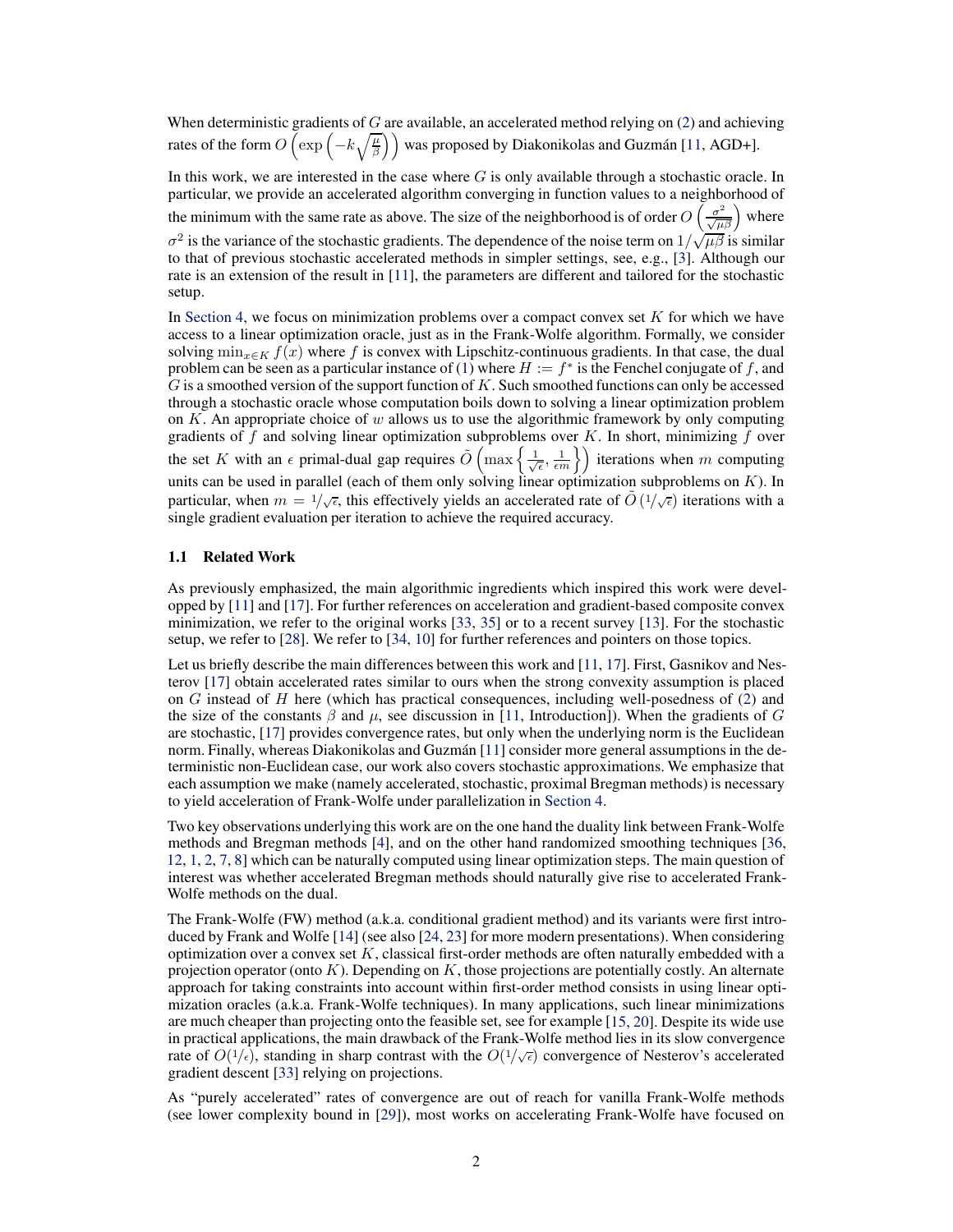exploiting specific additional assumptions on the problems at hand. Common such assumptions include strong convexity of the feasible set [\[9,](#page-9-12) [30](#page-10-10), [16\]](#page-9-13), and strong convexity of the objective function along with the assumption that the minimizer lies in the interior of the feasible set [\[18,](#page-10-11) [27](#page-10-12)]. In both cases, Frank-Wolfe is known to improve on the  $O(1/\epsilon)$  rate. Some efforts have also gone into finding rates matching performances of Nesterov's accelerated gradient descent [\[33\]](#page-10-1) without strong convexity. In particular, when  $K$  is a polytope and when a certain type of constraint qualification is satisfied, Frank-Wolfe converges asymptotically at rate  $O(1/\kappa^2)$  [\[5](#page-9-14)]. Adding momentum to Frank-Wolfe has also been studied, and accelerated rates are attained on some  $\ell_n$ -norm balls when the minimizer is on the boundary of the feasible set [\[31\]](#page-10-13). Our approach in this work is orthogonal to the aforementioned results, in that we do not make additional assumptions on the objective function or the feasible set, but instead show that parallelization can help reaching accelerated rates for a variant of Frank-Wolfe.

The rest of the paper is organized as follows. In the next section we define notations and review some classical definitions from convex analysis. In [Section 3](#page-3-0) we provide worst-case rates for a stochastic Bregman dual-averaging-type algorithm, along with some intuitions and proof sketches. In [Section 4](#page-5-0) we show how a Frank-Wolfe method directly fits within this framework, thereby obtaining accelerated worst-case guarantees on the primal-dual gap. In [Section 5,](#page-7-0) we illustrate our theoretical findings on a set of simple numerical examples.

# <span id="page-2-0"></span>2 Notation and definitions

Formally, we consider a real finite-dimensional vector space V and its dual space  $V^*$  consisting of all linear functions on V, as well as a dual pairing denoted by  $\langle \cdot, \cdot \rangle : V^* \times V \to \mathbb{R}$ , and a norm  $\|\cdot\|$  :  $V \to \mathbb{R}$ . We also consider the corresponding dual norm  $\|\cdot\|_* : V^* \to \mathbb{R}$  induced by the choice of  $\|\cdot\|$  and  $\langle \cdot, \cdot \rangle$  using  $\|z\|_* = \sup_{\|x\| \le 1} \langle z, x \rangle$ . For instance, one can use  $\mathbf{V} = \mathbf{V}^* = \mathbb{R}^d$  or  $V = V^* = \mathbb{R}^{p \times q}$  equipped with the standard Euclidean inner product and norm. We insist on the fact that the formal notation  $V$  and  $V^*$  is used mostly for emphasizing differences between primal and dual spaces/problems below. For a closed, proper, convex function  $\Psi : \mathbf{V} \to \mathbb{R}$ , we denote  $\partial \Psi(x)$  the set of all subgradients of  $\Psi$  at x. When  $\partial \Psi(x)$  is a singleton, we denote its single element by  $\nabla \Psi(x)$ .

**Definition 1.**  $\Psi: V \to \mathbb{R}$  is L-smooth w.r.t.  $\|\cdot\|$  if for all  $x, y \in V$ ,

$$
\|\nabla\Psi(x) - \nabla\Psi(y)\|_{*} \le L\left\|x - y\right\|.
$$
\n(3)

The following proposition will be helpful throughout the paper (see [\[34\]](#page-10-4) for a proof).

**Proposition 1.**  $\Psi: V \to \mathbb{R}$  is L-smooth w.r.t.  $\|\cdot\|$  if and only if for all  $x, y \in V$ ,

$$
\Psi(x) \le \Psi(y) + \langle \nabla \Psi(y), x - y \rangle + \frac{L}{2} ||x - y||^2.
$$

**Definition 2.**  $\Psi : \mathbf{V} \to \mathbb{R}$  *is µ-strongly convex w.r.t.*  $\|\cdot\|$  *if for all*  $x, y \in \mathbf{V}$  *and any*  $g_{\Psi}(y) \in \partial \Psi(y)$ ,

$$
\Psi(x) \ge \Psi(y) + \langle g_{\Psi}(y), x - y \rangle + \frac{\mu}{2} ||x - y||^2.
$$
\n(4)

**Definition 3.** *For a closed, proper, convex function*  $\Psi : \mathbf{V} \to \mathbb{R}$ *, its conjugate function is defined as* 

$$
\Psi^*(z) = \sup_{x \in \mathbf{V}} \langle z, x \rangle - \Psi(x). \tag{5}
$$

For later references, we need a few results related to smoothing the support function of a set  $K \subset V^*$  $(K$  will appear as a convex set in the dual problem to  $(1)$ ).

**Definition 4.** For a set  $K \subset \mathbf{V}^*$ , we define  $I_K$  as the indicator function of K, i.e.,  $I_K(x) = 0$  for  $x \in K$  *and*  $I_K(x) = \infty$  *for*  $x \in V^* \setminus K$ *.* 

*The support function of* K *is defined as*

$$
s(y) = \sup_{x \in K} \langle x, y \rangle.
$$
 (6)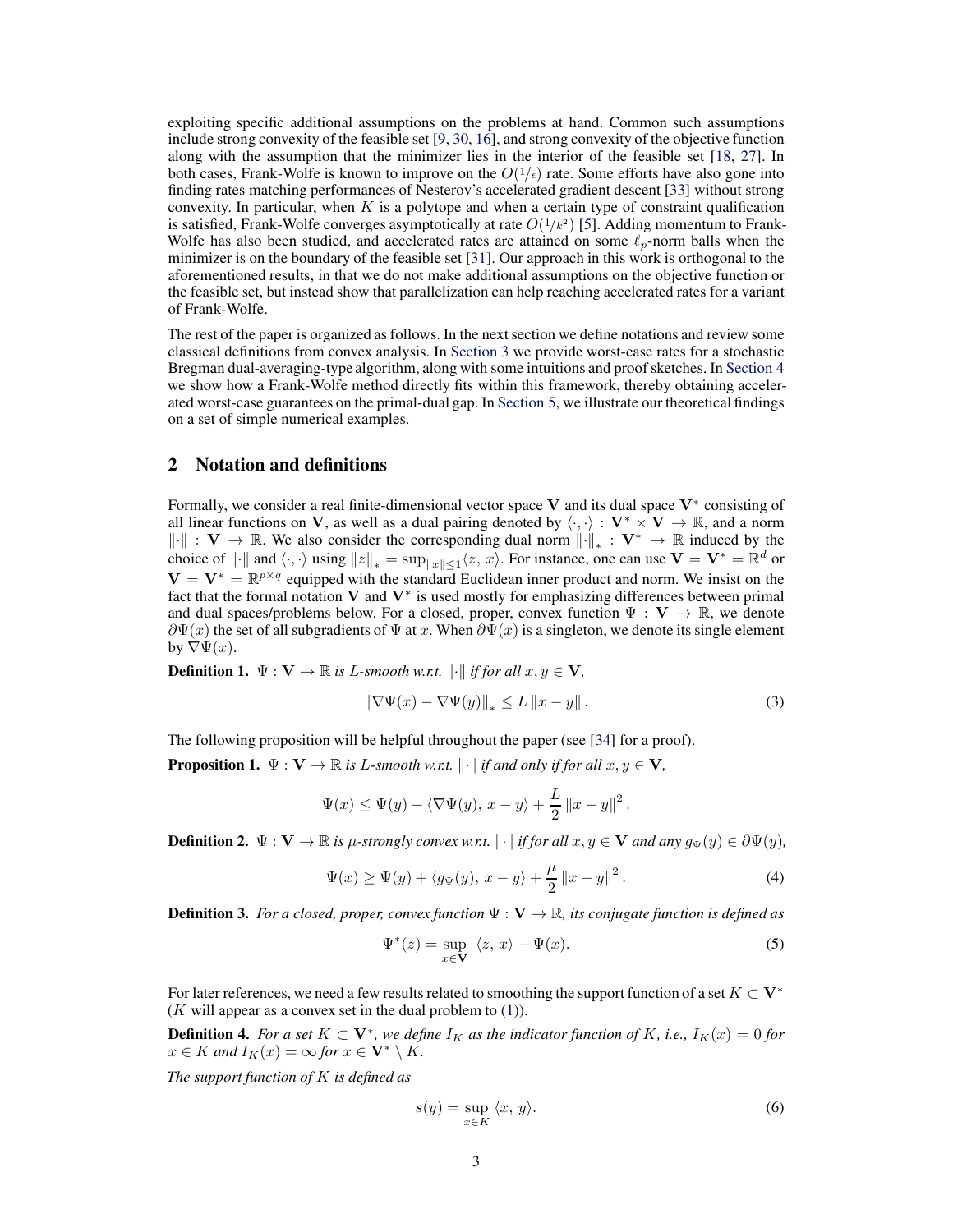If  $K$  is non-empty, convex and closed, the indicator and support functions of  $K$  are conjugates of each other, i.e.,  $(I_K)^* = s$  and  $s^* = (I_K)^{**} = I_K$  [\[37](#page-11-0)]. The support function is convex yet not differentiable in general applications. For the purpose of our work, we consider smoothing the support function via randomization. Such stochastic smoothing has recently gained popularity in the optimization literature, see for example [\[36,](#page-10-5) [12,](#page-9-5) [1](#page-9-6), [2](#page-9-7), [7\]](#page-9-8). We define the main tools and state the relevant properties behind this idea.

<span id="page-3-2"></span>**Definition 5.** *For a set*  $K ⊂ V^*$ *, a scalar*  $\alpha > 0$  *and a random variable*  $\Delta$ *, we define the smoothed support function of* K *as*

$$
s_{\alpha}(y) = \mathbb{E}_{\Delta} \left[ s(y + \alpha \Delta) \right] = \mathbb{E}_{\Delta} \left[ \sup_{x \in K} \langle x, y + \alpha \Delta \rangle \right]. \tag{7}
$$

<span id="page-3-3"></span>We will use the following proposition on the smoothed support function, proved in [\[7\]](#page-9-8).

**Proposition 2.** *Suppose*  $K \subset \mathbf{V}^*$  *is convex compact and let*  $R_K = \max_{x \in K} ||x||_*$ *. Suppose the random variable*  $\Delta$  *has positive differentiable density*  $d\pi(z) \propto \exp(-\eta(z))dz$  *for some function*  $\eta(\cdot)$ *,* and let  $M^2=\mathbb{E}\left[\left\|\nabla_z\eta(Z)\right\|_*^2\right]$ ∗ *chara l a is convex,*  $\frac{R_K M}{\alpha}$ -smooth w.r.t.  $\|\cdot\|$  *and for any*  $y \in V$ ,

$$
\nabla s_{\alpha}(y) = \mathbb{E}_{\Delta} \left[ \underset{x \in K}{\arg \max} \langle x, y + \alpha \Delta \rangle \right] \quad \text{and} \quad s(y) \le s_{\alpha}(y) \le s(y) + \alpha s_1(0).
$$

#### <span id="page-3-0"></span>3 Fast Stochastic Composite Minimization

In this section we focus on solving the composite problem

<span id="page-3-4"></span>
$$
\min_{y \in \mathbf{V}} \{ F(y) := G(y) + H(y) \},\tag{8}
$$

where G is convex and  $\beta$ -smooth, and H is  $\mu$ -strongly convex w.r.t. ||.||. [Algorithm 1](#page-4-0) summarizes our proposed algorithm, which resembles the general AGD+ algorithm from [\[11\]](#page-9-0). Notable differences include access to gradients of  $G$  through a stochastic oracle, and explicit dependencies on the smoothness and strong convexity constants for the different updates. Moreover, the presented analysis is different and specifically tailored to handle stochasticity in the gradients of G.

An actual implementation of [Algorithm 1](#page-4-0) requires the ability to efficiently solve the minimization step [\(13\)](#page-4-1), which should be well-defined. This intermediate minimization subproblem is often referred to as a Bregman proximal problem, and a sufficient condition for this operation to be welldefined is to require w to be strongly convex. In the case where w is the Euclidean norm,  $(13)$ amounts to computing the proximal operator of  $H$ . Considering a general regularizer  $w$  has several benefits, in that the Euclidean norm might not well capture the geometry of the problem, and because particular choices of  $w$  might make [\(13\)](#page-4-1) easily solvable. The latter will become particularly clear in [Section 4.](#page-5-0)

Before we move on to the analysis, let us emphasize that the first step of [Algorithm 1](#page-4-0) consisting in picking  $z_0 \in \argmin_y w(y)$  is not restrictive. Indeed one could instead pick any  $z_0 \in V$  and set  $\tilde{w}(y) = w(y) - \langle g_w(z_0), y \rangle$  where  $g_w(z_0) \in \partial w(z_0)$ . One could then run [Algorithm 1](#page-4-0) with the "shifted"  $\tilde{w}$  instead of w. Doing so does not change the complexity of the minimization step [\(13\)](#page-4-1), and the following analysis remains unchanged.

We are now ready to analyse [Algorithm 1.](#page-4-0) For this purpose let us define

$$
c_k := \sum_{i=0}^{k-1} (A_{i+1} - A_i)(G(y_i) - \langle \nabla G(y_i), y_i \rangle).
$$

where the sequences  $\{A_k\}_{k\in\mathbb{N}}$  and  $\{y_k\}_{k\in\mathbb{N}}$  are defined in [Algorithm 1.](#page-4-0) We also use the notation  $\mathbb{E}_k$ for denoting the expectation at iteration k conditioned on the previous iterations (that is,  $\mathbb{E}_k$  shortens  $\mathbb{E}_k[\cdot] = \mathbb{E}[\cdot | y_k, z_k, d_k, c_k]$ , while  $\mathbb E$  denotes the total expectation. Before we can state our results, we need one more assumption on the stochastic gradients.

<span id="page-3-1"></span>**Assumption 1.** For any  $k \in \mathbb{N}$ , the stochastic gradients satisfy  $\mathbb{E}_k[g_k] = \nabla G(v_k)$  and  $\mathbb{E}_k ||g_k - \nabla G(v_k)||_*^2 \leq \sigma^2.$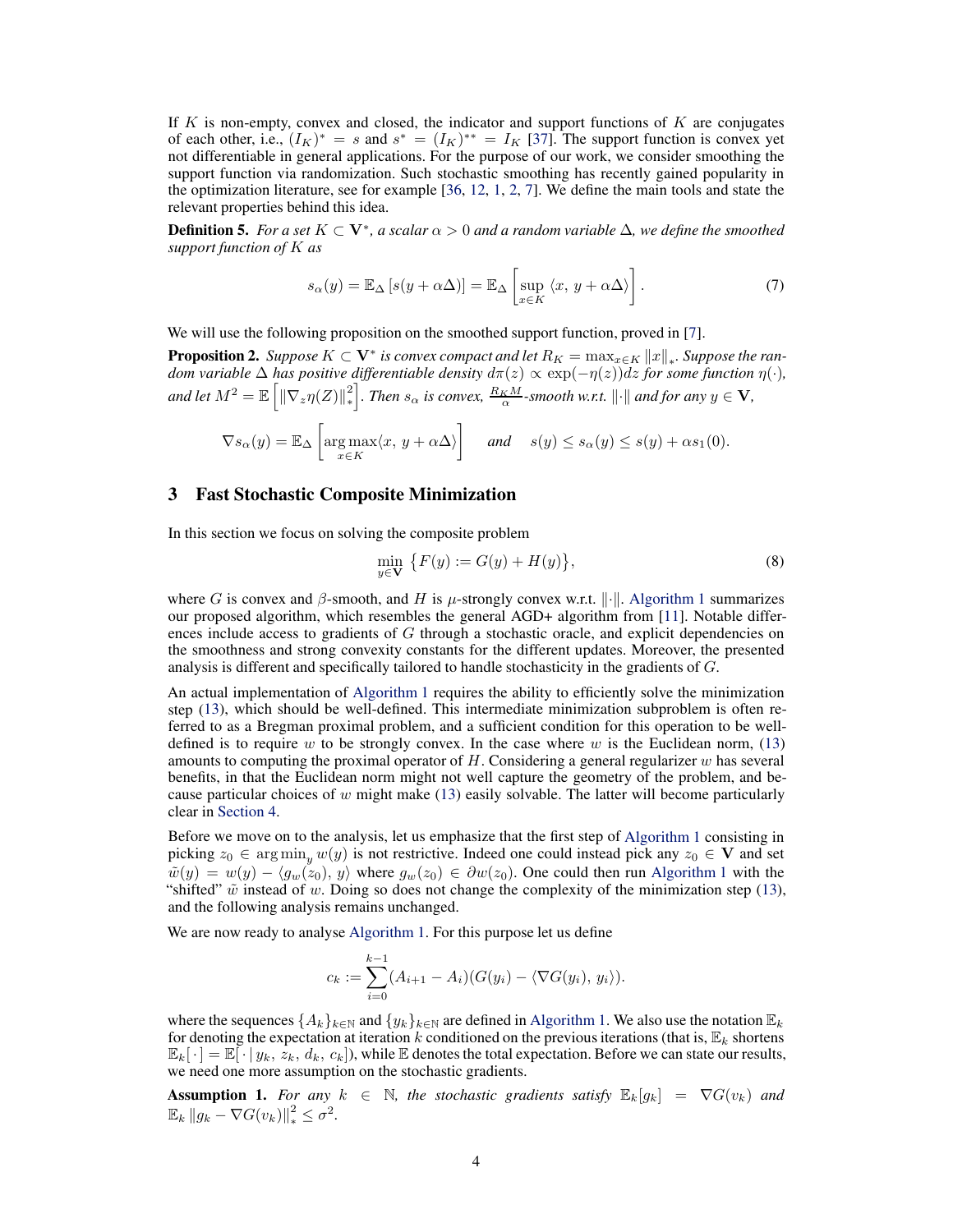#### <span id="page-4-0"></span>Algorithm 1 Stochastic Composite Minimization

**Input:** ( $\beta, \mu, \nu$ ).  $\beta$ -smooth function G,  $\mu$ -strongly convex function H,  $\nu$ -strongly convex function w, all w.r.t. the same norm  $\|\cdot\|$ . Pick  $z_0 \in \argmin_y w(y)$  and set  $y_0 = z_0$ . Set  $A_0 = 0$  and  $d_0 = 0$ . for  $k = 0, 1, ...$  do  $A_{k+1} = \frac{A_k(\mu+2\beta+\sqrt{\mu\beta})+\beta\nu+\sqrt{(\beta\nu+\mu A_k)^2+4A_k\beta^2\nu+5A_k^2\mu\beta+2A_k\sqrt{\mu\beta}(\beta\nu+A_k\mu)}}{2(\beta+\sqrt{\mu\beta})}$  $2(\beta+\sqrt{\mu\beta})$ (9)  $\tau_k = 1 - \frac{A_k}{A_{k+1}}$ (10)

<span id="page-4-3"></span><span id="page-4-1"></span>
$$
v_k = (1 - \tau_k) y_k + \tau_k z_k \tag{11}
$$

Compute a stochastic gradient  $g_k$  of function G at iterate  $v_k$ ,

$$
d_{k+1} = d_k + (A_{k+1} - A_k)g_k
$$
\n(12)

$$
z_{k+1} \in \underset{y \in \mathbf{V}}{\arg \min} \left\{ \langle d_{k+1}, y \rangle + A_{k+1} H(y) + \beta w(y) \right\} \tag{13}
$$

<span id="page-4-2"></span>
$$
y_{k+1} = (1 - \tau_k)y_k + \tau_k z_{k+1} \tag{14}
$$

end

<span id="page-4-4"></span>The assumption on the variance of the stochastic gradients is common when studying stochastic first-order methods, and allows proving the next proposition, which relates consecutive iterations.

**Proposition 3.** *Suppose [Assumption 1](#page-3-1) holds and let*  $m_k(y) := \langle d_k, y \rangle + c_k + A_k H(y) + \beta w(y)$ *. At iteration* k*, the iterates of [Algorithm 1](#page-4-0) satisfy*

$$
\mathbb{E}_k \left[ A_{k+1} F(y_{k+1}) - m_{k+1}(z_{k+1}) \right] \le A_k F(y_k) - m_k(z_k) + (A_{k+1} - A_k) \frac{\sigma^2}{2\sqrt{\mu \beta}}.
$$
 (15)

We defer the full proof to [Appendix A,](#page-12-0) but highlight the main steps here. This way we also hope to shed light on the update of  $A_{k+1}$ . The first step is to compute an upper bound on  $A_{k+1}G(y_{k+1})$ depending on  $A_kG(y_k)$ . The second step is similar, and computes an upper bound on  $A_{k+1}H(y_{k+1})$ depending on  $A_kH(y_k)$ . Summing up the two inequalities and taking expectations yields inequal-ity [\(15\)](#page-4-2) with an additional term in  $||z_{k+1} - z_k||^2$ . To exactly obtain inequality [\(15\)](#page-4-2) we set  $A_{k+1}$  so as to cancel out the coefficient multiplying  $||z_{k+1} - z_k||^2$ . This turns out to be equivalent to setting  $A_{k+1}$  as the root of a quadratic polynomial, explaining the form of update [\(9\)](#page-4-3) in [Algorithm 1.](#page-4-0)

[Proposition 3](#page-4-4) allows us to get the final rate of convergence of [Algorithm 1.](#page-4-0) We again defer the proof to [Appendix A.](#page-12-0) The idea here is first to unroll the recursion in [\(15\)](#page-4-2) so as to get a constant term on the right-hand side of the inequality. We then relate  $m_N(z_N)$  to  $m_N(y_\star)$  and to the minimum of F

and finally, we show that  $A_{k+1} \geq A_k \left(1 + \frac{\sqrt{\mu}}{2(\sqrt{\beta} + \mu)}\right)$  $2(\sqrt{\beta}+\sqrt{\mu})$ , which gives the exponential decay term.

<span id="page-4-5"></span>**Theorem 1.** *Suppose [Assumption 1](#page-3-1) holds, and let*  $y_{\star} \in \arg \min F$ *. The convergence rate of [Algorithm 1](#page-4-0) after* k *iterations is*

$$
\mathbb{E}[F(y_k) - F(y_\star)] \le \exp\left(-k\frac{\sqrt{\mu}}{2\left(\sqrt{\beta} + \sqrt{\mu}\right)}\right)\beta D_w(y_\star, y_0) + \frac{\sigma^2}{2\sqrt{\mu\beta}},\tag{16}
$$

*where*  $D_w(y_*, y_0) = w(y_*) - w(y_0) \geq 0$ .

This rate is a typical accelerated rate. In the (usual) case where  $\mu \leq \beta$ , the exponential decay is bounded above by  $\exp\left(-\frac{k}{4}\sqrt{\frac{\mu}{\beta}}\right)$ , which shows the natural dependence on  $\sqrt{\frac{\mu}{\beta}}$ . In addition, the neighborhood term is of the form  $O\left(\frac{\sigma^2}{\sqrt{\mu\beta}}\right)$ , which is again typical of accelerated stochastic methods [\[3\]](#page-9-1). Note that  $w(y_*) - w(y_0)$  is equal to the Bregman divergence  $D_w(y_*, y_0) := w(y_*) - w(y_0)$  $w(y_0) - \langle g_w(y_0); y_{\star} - y_0 \rangle$  (with  $g_w(y_0) \in \partial w(y_0)$ ) through the choice  $g_w(y_0) = 0 \in \partial w(y_0)$ , which is valid as  $y_0$  minimizes  $w(.)$ . We emphasize that we do not require differentiability of the function w anywhere.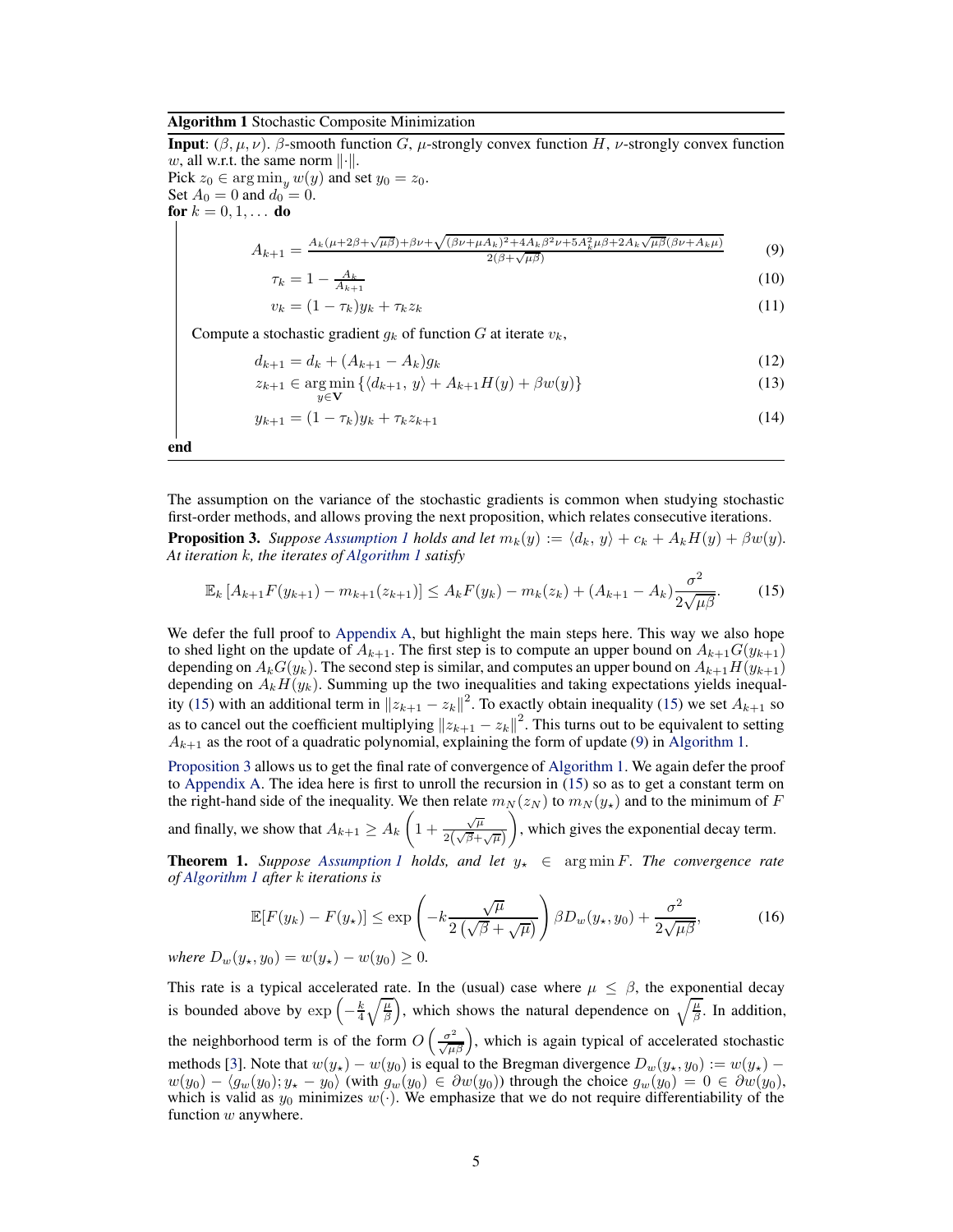<span id="page-5-0"></span>In the next section, we show how the above algorithm can be directly applied to a smoothed dual of a minimization problem over a compact convex set, yielding a variant of the Frank-Wolfe algorithm which can achieve accelerated rates under parallelization.

## 4 Accelerating Frank-Wolfe with parallelization

We consider the following minimization problem over a compact convex set  $K \subset V^*$ 

$$
\min_{x \in \mathbf{V}^*} \left\{ f(x) + I_K(x) \right\},\tag{17}
$$

where f is convex and L-smooth w.r.t.  $\left\|\cdot\right\|_{*}$ . Its Fenchel-Rockafellar dual [\[37\]](#page-11-0) reads

$$
\max_{y \in \mathbf{V}} \{ d(y) := -s(-y) - f^*(y) \}.
$$
 (18)

The smoothness of f implies that  $f^*$  is  $\frac{1}{L}$ -strongly convex w.r.t.  $\|\cdot\|$  [\[38](#page-11-1), Proposition 12.60]. The term in s is however not smooth w.r.t.  $\|\cdot\|$ , which prevents us from directly applying results from the previous section. Instead, we choose some smoothing parameter  $\alpha > 0$  and, following [Definition 5](#page-3-2) and [Proposition 2,](#page-3-3) we consider the smoothed minimization problem

<span id="page-5-1"></span>
$$
\min_{y \in \mathbf{V}} \left\{ s_\alpha(-y) + f^*(y) \right\}.
$$
\n(19)

Problem [\(19\)](#page-5-1) fits within the framework of [\(8\)](#page-3-4) with  $G(y) = s_\alpha(-y)$ ,  $H(y) = f^*(y)$ ,  $\mu = 1/L$  and  $\beta = \frac{R_K M}{\alpha}$ . Using [Proposition 2,](#page-3-3) we see that an unbiased stochastic gradient g of G at some point y can be obtained by sampling  $\Delta$  and computing  $g = -\arg \max_{u \in K} \langle u, -y + \alpha \Delta \rangle$ . This boils down to a linear optimization oracle over  $K$ , the same oracle as that of the Frank-Wolfe algorithm.

We now show how to pick the distance generating function  $w$  such that the minimization step of [Algorithm 1](#page-4-0) has a closed form. Recall also that  $z_0$  must minimize w. We therefore set  $w(y) =$  $f^*(y) - \langle g_{f^*}(z_0), y \rangle$  where  $g_{f^*}(z_0) \in \partial f^*(z_0)$ . Clearly, w is 1/L-strongly convex w.r.t.  $\| \cdot \|$  and is minimized at  $z_0$ . Moreover, first-order optimality conditions for the minimization step [\(13\)](#page-4-1) of [Algorithm 1](#page-4-0) read

$$
0 \in d_{k+1} + A_{k+1} \partial f^*(z_{k+1}) + \frac{R_K M}{\alpha} \left( \partial f^*(z_{k+1}) - g_{f^*}(z_0) \right) \tag{20}
$$

$$
\iff \partial f^*(z_{k+1}) \ni \frac{\frac{K_K M}{\alpha}}{A_{k+1} + \frac{R_K M}{\alpha}} g_{f^*}(z_0) - \frac{d_{k+1}}{A_{k+1} + \frac{R_K M}{\alpha}}.\tag{21}
$$

Choosing some  $x_0 \in K$  and setting  $z_k = \nabla f(x_k)$  for all k, one can replace [\(21\)](#page-5-2) by

<span id="page-5-2"></span>
$$
x_{k+1} = \frac{\frac{R_K M}{\alpha}}{A_{k+1} + \frac{R_K M}{\alpha}} x_0 - \frac{d_{k+1}}{A_{k+1} + \frac{R_K M}{\alpha}}.
$$
 (22)

Doing this allows to avoid computing subgradients of  $f^*$ . Instead, whenever the value of  $z_k$  is needed, we compute  $\nabla f(x_k)$ . We summarize this fully primal algorithm in [Algorithm 2.](#page-6-0) Note that similar tricks to obtain "dual-free" methods have already been used, see for example [\[28,](#page-10-3) [39,](#page-11-2) [22\]](#page-10-14).

Observe that each iteration of [Algorithm 2](#page-6-0) requires the computation of one gradient of f, and  $m$ calls to a linear maximization oracle. When  $m = 1$ , an iteration of [Algorithm 2](#page-6-0) is as costly as one iteration of Frank-Wolfe. We now show how to further exploit parallelization. To do so, we need to ensure that using multiple samples appropriately improves the quality of the approximation of the true gradient. This the point of the following assumption.

<span id="page-5-3"></span>**Assumption 2.** *There exists a norm-dependent constant*  $\rho_{\|\cdot\|_*}$  such that the variance verifies

$$
\sigma^{2} = \mathbb{E}_{k} \left\| \frac{1}{m} \sum_{i=1}^{m} g_{k,i} - \nabla G(v_{k}) \right\|_{*}^{2} \le \frac{4R_{K}^{2} \rho_{\|\cdot\|_{*}}}{m}.
$$
 (23)

**Remark 1.** *A few examples are in order. For the standard Euclidean norm*  $\|\cdot\| = \|\cdot\|_* = \|\cdot\|_2$  *it holds that*  $\rho_{\|\cdot\|_2} = 1$ *. For*  $\ell_p$ *-norms on a space of dimension d, we have* 

$$
\rho_{\|\cdot\|_p} = \begin{cases} d^{2/p-1} & \text{for } 1 \le p < 2 \\ p-1 & \text{for } 2 \le p < \infty \\ e^2(\log d + 1) & \text{for } p = \infty. \end{cases} \tag{24}
$$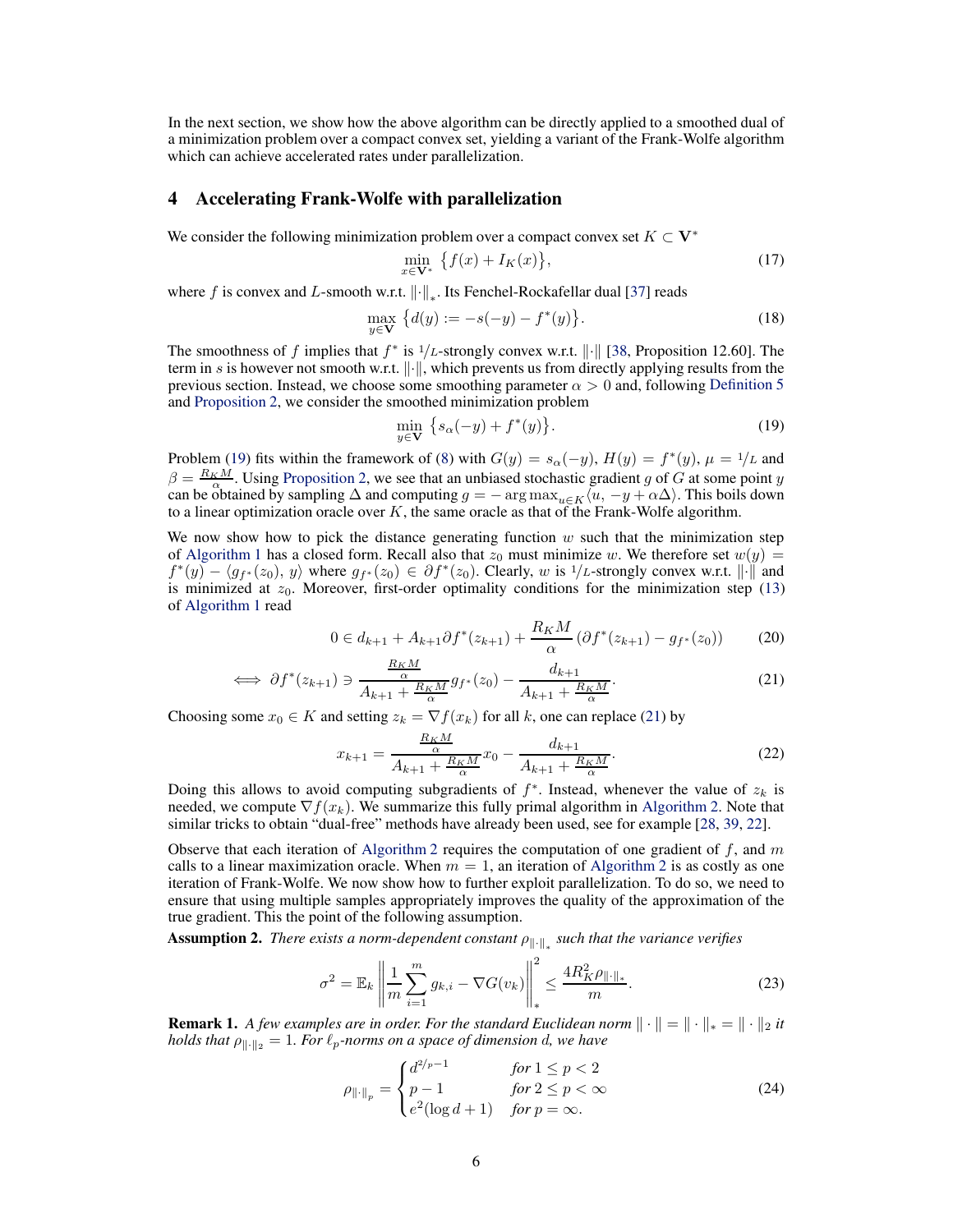### <span id="page-6-0"></span>Algorithm 2 Parallel Frank-Wolfe (PFW)

**Input:**  $(L, x_0, R_K, M, m, \alpha, T)$ . L-smooth convex function f w.r.t.  $\|\cdot\|_*$ ,  $x_0 \in K$ ,  $R_K =$  $\max_{x \in K} ||x||_*$ , distribution with density  $d\pi(z) \propto \exp(-\eta(z))dz$  such that  $M^2 = \mathbb{E}\Delta ||\nabla \eta(\Delta)||_*^2$ ∗ , m computing units in parallel, smoothing parameter  $\alpha$ , number of iterations T. Set  $A_0 = 0$ ,  $d_0 = 0$ ,  $\beta = \frac{R_K M}{\alpha}$ ,  $\mu = \nu = \frac{1}{L}$ ,  $y_0 = \nabla f(x_0)$ . for  $k = 0, 1, ..., T - 1$  do

$$
A_{k+1} = \frac{A_k(\mu + 2\beta + \sqrt{\mu \beta}) + \beta \mu + \sqrt{\mu^2(\beta + A_k)^2 + 4A_k \beta^2 \mu + 5A_k^2 \mu \beta + 2A_k \mu \sqrt{\mu \beta}(\beta + A_k)}}{2(\beta + \sqrt{\mu \beta})}
$$
  
\n
$$
\tau_k = 1 - \frac{A_k}{A_{k+1}}
$$
  
\n
$$
v_k = (1 - \tau_k) y_k + \tau_k \nabla f(x_k)
$$

For all  $i \in [m]$  in parallel, sample  $\Delta_i \sim du$ , compute  $g_{k,i} = -\arg \max_{u \in K} \langle u, -v_k + \alpha \Delta_i \rangle$ 

$$
g_k = \frac{1}{m} \sum_{i=1}^{m} g_{k,i}
$$
  
\n
$$
d_{k+1} = d_k + (A_{k+1} - A_k)g_k
$$
  
\n
$$
x_{k+1} = \frac{\beta}{A_{k+1} + \beta} x_0 - \frac{1}{A_{k+1} + \beta} d_{k+1}
$$
  
\n
$$
y_{k+1} = (1 - \tau_k) y_k + \tau_k \nabla f(x_{k+1})
$$

end

*In the general case, as all norms are equivalent in finite dimensional spaces, there exist constants*  $c, C > 0$  such that  $c \left\| \cdot \right\|_2 \leq \left\| \cdot \right\|_* \leq C \left\| \cdot \right\|_2$ . Then  $\rho_{\left\| \cdot \right\|_*} \leq \frac{C^2}{c^2}$ c <sup>2</sup> *. We refer to Appendix [B.3](#page-19-0) for more details and references.*

As mentioned earlier, one can directly obtain convergence of the dual problem [\(19\)](#page-5-1) by apply-ing [Theorem 1.](#page-4-5) The next theorem states that not only are the iterates  $\{x_k\}_{k\in\mathbb{N}}$  always feasible, but also that the previous rate of convergence also holds for the primal-dual gap between the iterates  ${x_k}_{k \in \mathbb{N}}$  and  ${y_k}_{k \in \mathbb{N}}$ . For simplicity of the exposition we assume that  $\frac{R_K M}{\alpha} \geq \frac{1}{L}$ . In practice this is not an issue since we will choose small values of  $\alpha$ .

<span id="page-6-1"></span>**Theorem 2.** *Suppose* f *is convex and* L-smooth w.r.t.  $\|\cdot\|_*$  and let  $x_0 \in K$ . Under [Algorithm 2,](#page-6-0) the *primal iterates are always feasible, i.e.,*  $x_k \in K$  *for all*  $k \in \mathbb{N}$ *. Moreover, after* k *iterations, we have* 

$$
\mathbb{E}\left[f(x_k)-d(y_k)\right] \leq \exp\left(-k\frac{\sqrt{\alpha}}{4\sqrt{LR_KM}}\right)\frac{R_KM}{\alpha}\left(f(x_0)-f(x_\star)\right)+\frac{2R_K^2\rho_{\|\cdot\|_\ast}}{m}\sqrt{\frac{\alpha L}{R_KM}}+\alpha s_1(0).
$$

The above convergence result is obtained by first plugging the smoothness and strong convexity constants of this section within the result of [Proposition 3.](#page-4-4) Then, one has to relate  $m_k(z_k)$  to the primal objective  $f(x_k)$ . The first term in the upper bound then follows by recursion. The second term comes from the variance, which can be bounded by  $\frac{4R_K^2 \rho_{\parallel \cdot \parallel}}{m}$  when m stochastic gradients are computed in parallel. The last term  $\alpha s_1(0)$  is due to the error induced by the smoothing of the dual. The full proof can be found in [Appendix B.](#page-16-0) From [Theorem 2](#page-6-1) we are able to show that [Algorithm 2](#page-6-0) achieves acceleration under parallelization.

<span id="page-6-4"></span>**Theorem 3.** *Suppose* f *is convex and* L-smooth w.r.t.  $\|\cdot\|_*$  and let  $x_0 \in K$ . Under [Algorithm 2,](#page-6-0) the *number of iterations required to achieve an*  $\epsilon$  *primal-dual gap, i.e.,*  $\mathbb{E}[f(x_k) - d(y_k)] \leq \epsilon$ *, is* 

<span id="page-6-3"></span><span id="page-6-2"></span>
$$
k \ge \frac{4\sqrt{LR_KM}}{\sqrt{\alpha}} \log \left( \frac{3R_KM(f(x_0) - f(x_\star))}{\epsilon \alpha} \right),\tag{25}
$$

by choosing  $\alpha = \min\left\{\frac{\epsilon}{3s_1(0)}, \frac{M\epsilon^2 m^2}{36LR_K^2 \rho_{\parallel \cdot \parallel_*}^2}\right\}$  *. The complexity is therefore*  $k \geq \tilde{O} \left( \max \left( \frac{1}{\sqrt{2}} \right) \right)$  $\left(\frac{1}{\sqrt{\epsilon}}, \frac{1}{\epsilon m}\right)\right).$  (26)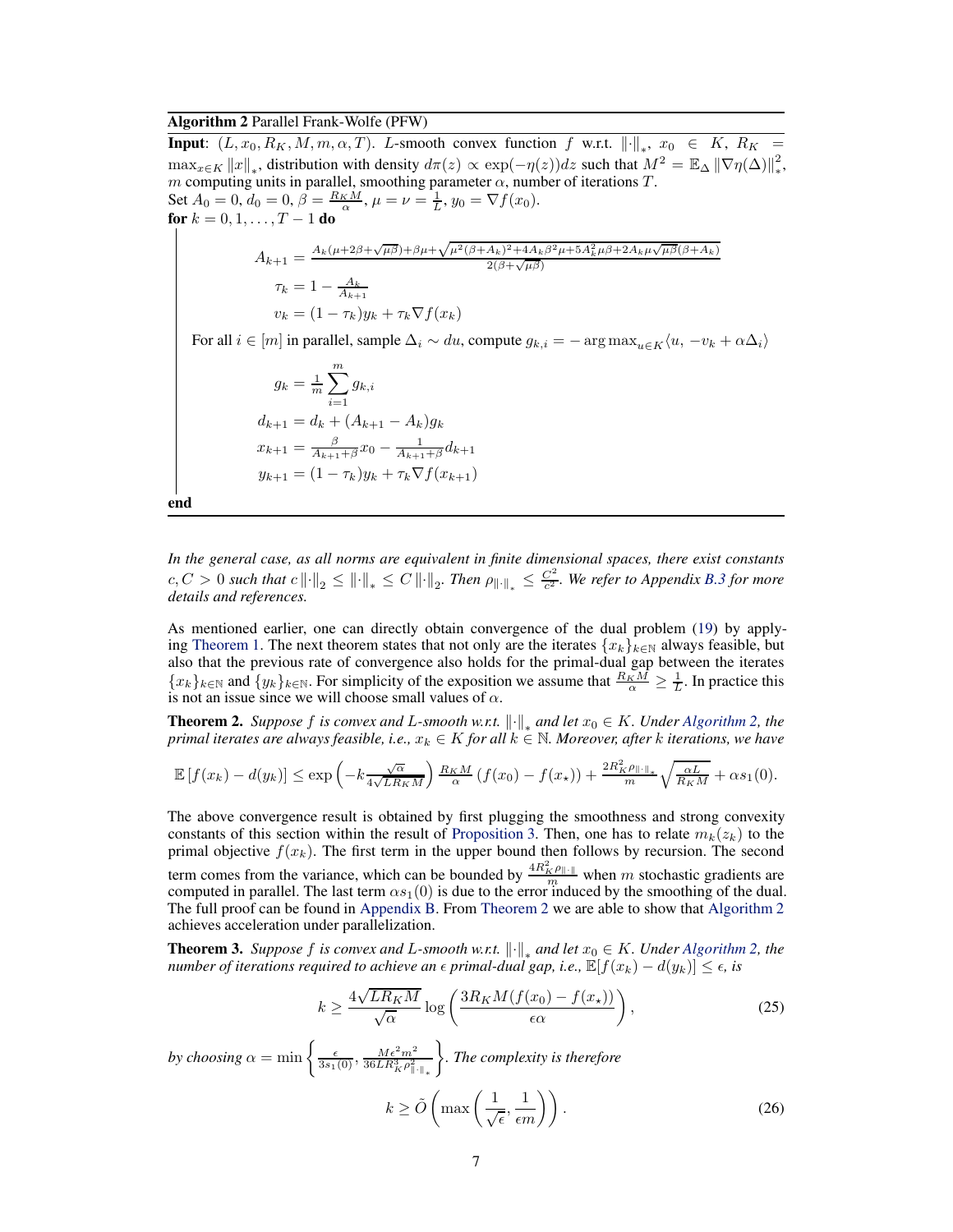The complexity result [\(26\)](#page-6-2) shows that (i) when  $m = 1/\sqrt{\epsilon}$ , we get an accelerated rate  $\tilde{O}(1/\sqrt{\epsilon})$ , (ii) when  $m = 1$ , we recover the classical  $\tilde{O}(1/\epsilon)$  complexity of Frank-Wolfe (up to logarithmic terms), (iii) there is no theoretical gain in going beyond  $m = 1/\sqrt{\epsilon}$  computing units in parallel.

Moreover, while the total number of calls to the linear optimization oracle to reach an  $\epsilon$  primaldual gap is the same as in Frank-Wolfe for any value of m, in the case where  $m > 1$ , the number of required gradients of  $f$  is strictly less than in Frank-Wolfe. This is because in each iteration of [Algorithm 2](#page-6-0) we compute one gradient of  $f$  no matter what the value of  $m$  is. In particular, when  $m = 1/\sqrt{\epsilon}$ , we need only  $\tilde{O}(1/\sqrt{\epsilon})$  gradients of f in total, compared to  $O(1/\epsilon)$  in Frank-Wolfe.

Finally, note that it might seem like a small modification to [Algorithm 2](#page-6-0) could give a variant of Frank-Wolfe capable of handling stochastic gradients of  $f$  (for previous works on stochastic Frank-Wolfe, see [\[21](#page-10-15), [32\]](#page-10-16) and references therein). Indeed, one could see the noise in  $\nabla f(x_k)$  in the update of  $v_k$  as the random variable  $\Delta$  itself and study the resulting algorithm. However, the current analysis would only work if the noise on the stochastic gradients does not depend on the current iterate. Moreover, even under this simplifying assumption, the result does not follow immediately as the stochasticity would appear in both the updates of  $v_k$  and  $y_{k+1}$ , in contrast with the current analysis.

## <span id="page-7-0"></span>5 Experiments

We first consider minimizing a quadratic function in  $\mathbb{R}^d$  over the simplex

<span id="page-7-2"></span>
$$
\min_{x \in K_1} \left\{ f_1(x) := \frac{1}{2} \left\| Ax - b \right\|_2^2 \right\} \quad \text{where} \quad K_1 = \left\{ x \in \mathbb{R}^d \mid x \ge 0, \sum_{i=1}^d x_i = 1 \right\},\tag{27}
$$

where  $A \in \mathbb{R}^{n \times d}$  and  $b \in \mathbb{R}^n$ . We choose  $\Delta$  to have the Gumbel distribution [\[19](#page-10-17)] with location and scale parameters equal to 0 and 1 respectively. In this case  $R_{K_1} = 1$  and  $M = \sqrt{d}$  (see [Appendix C](#page-21-0) for details). We set  $n = 200$ ,  $d = 50$  and compare the bound from [Theorem 2](#page-6-1) with the practical performance of [Algorithm 2](#page-6-0) for both  $m = 1$  and  $m = 1/\sqrt{\alpha}$  parallel computer(s). [Fig. 1](#page-7-1) shows that our upper bound captures well the speed of convergence to a neighborhood.

<span id="page-7-1"></span>

Figure 1: Comparisons between the behavior of [Algorithm 2](#page-6-0) and that of its theoretical upper bound (see [Theorem 2\)](#page-6-1) on a least-squares problem on the simplex for  $\alpha = 10^{-2}$  (left) and  $\alpha = 10^{-3}$ (right). The plots report the value of the best primal-dual gap incurred at the current iteration.

Next, in order to circumvent the inevitable stalling due to the fixed value of  $\alpha$  observed above, we suggest a restarted algorithm which decreases the value of  $\alpha$  during training. Starting from  $\alpha = 1$  and some  $x_0 \in K$ , we run [Algorithm 2](#page-6-0) for  $T_\alpha$  iterations with  $m_\alpha$  computers in parallel to obtain some approximate solution  $x_{\alpha} \in K$ . We then decrease  $\alpha$  by a constant factor  $c < 1$  and run [Algorithm 2](#page-6-0) again with the new value of  $\alpha$  starting from  $x_{\alpha}$ . We repeat this process until a satisfying solution is obtained. We formalize this procedure in [Algorithm 3.](#page-8-0) In practice we choose  $c = 0.5$  and set  $T_{\alpha} = \sqrt{\frac{L}{\alpha}} \log \frac{1}{\alpha}$  as a simplified version of the bound [\(25\)](#page-6-3), and run the above procedure for both  $m_{\alpha} = 1$  and  $m_{\alpha} = 1/\sqrt{\alpha}$  computers in parallel.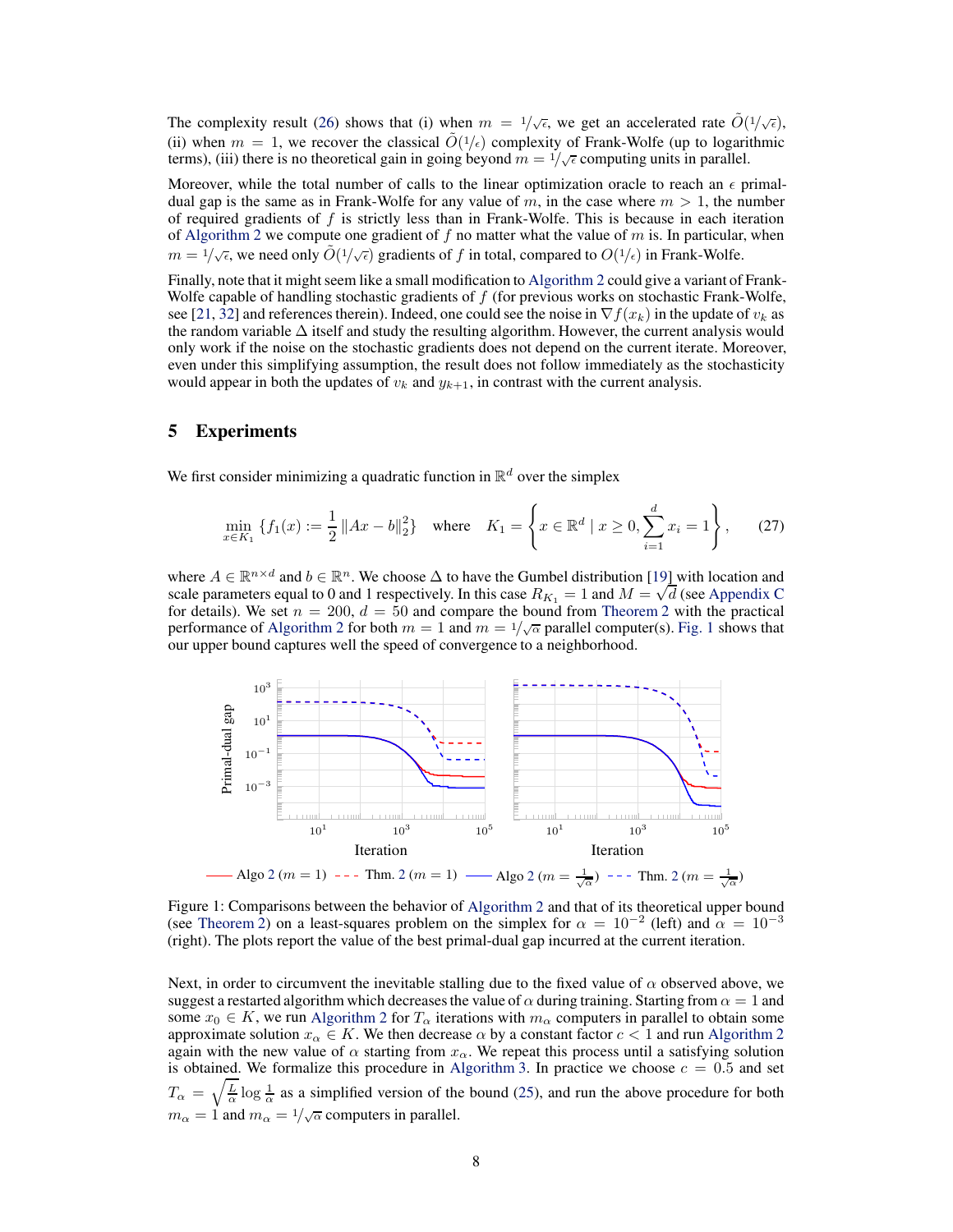<span id="page-8-0"></span>Algorithm 3 Restarted Parallel Frank-Wolfe (R-PFW)

**Input:**  $(L, x_0, R_K, M, c)$ . L-smooth convex function  $f, x_0 \in K$ ,  $R_K = \max_{x \in K} ||x||_*$ , distribution with density  $d\pi(z) \propto \exp(-\eta(z))dz$  such that  $M^2 = \mathbb{E}_{\Delta} ||\nabla \eta(\Delta)||_*^2$  $\frac{2}{*}$ , decreasing factor *c*. Set  $\alpha = 1$ . **for**  $i = 0, 1, ...$  **do** Set  $T_{\alpha} = \sqrt{\frac{L}{\alpha}} \log \frac{1}{\alpha}$  and either set  $m_{\alpha} = \frac{1}{\sqrt{\alpha}}$  or  $m_{\alpha} = 1$ .  $x_{\alpha}=\mbox{Algorithm 2}(L,x_0,R_K,M,m_{\alpha},\alpha,T_{\alpha})$  $x_{\alpha}=\mbox{Algorithm 2}(L,x_0,R_K,M,m_{\alpha},\alpha,T_{\alpha})$  $x_{\alpha}=\mbox{Algorithm 2}(L,x_0,R_K,M,m_{\alpha},\alpha,T_{\alpha})$ Set  $x_0 = x_\alpha$  and  $\alpha = c\alpha$ . end Return  $x_{\alpha}$ .

We test the restarted scheme on problem [\(27\)](#page-7-2) as well as on a generalized matrix completion problem over the trace norm ball,

<span id="page-8-2"></span>
$$
\min_{X \in K_2} \left\{ f_2(x) := \frac{1}{2} \|CX - D\|_F^2 \right\} \quad \text{where} \quad K_2 = \left\{ X \in \mathbb{R}^{p \times q} \mid \|X\|_{tr} \le 1 \right\},\tag{28}
$$

where  $C \in \mathbb{R}^{p \times p}$  and  $D \in \mathbb{R}^{p \times q}$ . Here  $\|\cdot\|_F$  stands for the Frobenius norm and  $\|\cdot\|_{tr}$  is the trace, or nuclear, norm. We choose ∆ to have entries distributed according to a standard normal distribution. In this case  $R_{K_2} = 1$  and  $M = \sqrt{pq}$ . We compare the restarted scheme with the Frank-Wolfe algorithm (with step-size  $\eta_k = \frac{2}{k+1}$ ). We set  $p = 10$ ,  $q = 8$  and plot the results in [Fig. 2.](#page-8-1) For both problems, we observed that using  $M = 1$  instead of the theoretical value  $(M = \sqrt{d})$ for [\(27\)](#page-7-2) and  $M = \sqrt{pq}$  for [\(28\)](#page-8-2)) led to significant speedups. We consequently plot both strategies. We observe that for  $m_{\alpha} = 1/\sqrt{\alpha}$ , [Algorithm 3](#page-8-0) significantly outperforms Frank-Wolfe, and for  $m_{\alpha} = 1$  the performance is similar to Frank-Wolfe, which was expected from the discussion at the end of [Section 4.](#page-5-0) Full code to reproduce the experiments can be found at the following link: <https://github.com/bpauld/PFW>.

<span id="page-8-1"></span>

Figure 2: Comparisons between Frank-Wolfe and the restarting scheme [\(Algorithm 3\)](#page-8-0): a leastsquares problem on the simplex  $((a)$  and  $(b)$ ), and a generalized matrix completion problem on the trace ball ((c) and (d)). The plots report the value of the best primal-dual gap incurred at the current iteration.

#### 6 Conclusion

In this work we introduced a stochastic proximal Bregman algorithm able to converge to a neighborhood of the solution at the same accelerated rate as its deterministic counterpart. We then used it to design a variant of the Frank-Wolfe algorithm able to achieve accelerated rates under parallelization. One drawback is that the resulting algorithm is not "any time", in the sense that the desired precision  $\epsilon$  must be given as an input to the algorithm. We circumvent this by designing a simple heuristic which slowly decreases the value of  $\epsilon$ . We plan to investigate the theory for this restarted algorithm in the future. We also hope to use randomized smoothing techniques similar to the ones used in the work to obtain stochastic Frank-Wolfe methods.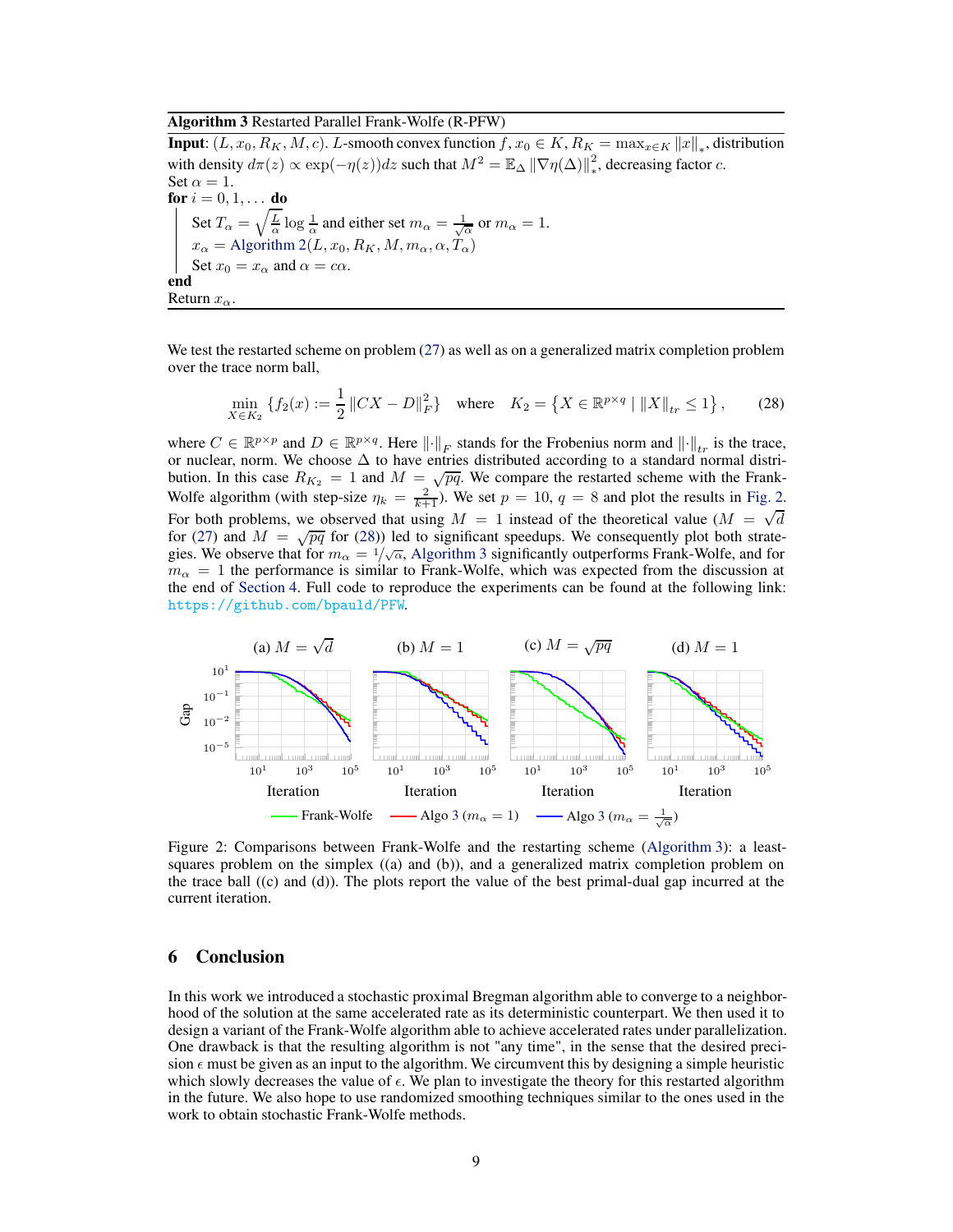## 7 Acknowledgements

The authors acknowledge support from the European Research Council (grant SEQUOIA 724063). This work was funded in part by the french government under management of Agence Nationale de la recherche as part of the "Investissements d'avenir" program, reference ANR-19-P3IA-0001 (PRAIRIE 3IA Institute).

## **References**

- <span id="page-9-6"></span>[1] Jacob Abernethy, Chansoo Lee, Abhinav Sinha, and Ambuj Tewari. Online linear optimization via smoothing. In *Conference on Learning Theory (COLT)*, 2014.
- <span id="page-9-7"></span>[2] Jacob Abernethy, Chansoo Lee, and Ambuj Tewari. Perturbation techniques in online learning and optimization. *Perturbations, Optimization, and Statistics*, page 223, 2016.
- <span id="page-9-1"></span>[3] Necdet S. Aybat, Alireza Fallah, Mert Gurbuzbalaban, and Asuman Ozdaglar. A universally optimal multistage accelerated stochastic gradient method. In *Advances in Neural Information Processing Systems (NeurIPS)*, 2019.
- <span id="page-9-4"></span>[4] Francis Bach. Duality between subgradient and conditional gradient methods. *SIAM Journal on Optimization*, 25(1):115–129, 2015.
- <span id="page-9-14"></span>[5] Francis Bach. On the effectiveness of Richardson extrapolation in data science. *SIAM Journal on Mathematics of Data Science*, 3(4):1251–1277, 2021.
- <span id="page-9-15"></span>[6] Keith Ball, Eric A Carlen, and Elliott H Lieb. Sharp uniform convexity and smoothness inequalities for trace norms. *Inventiones mathematicae*, 115(1):463–482, 1994.
- <span id="page-9-8"></span>[7] Quentin Berthet, Mathieu Blondel, Olivier Teboul, Marco Cuturi, Jean-Philippe Vert, and Francis Bach. Learning with differentiable pertubed optimizers. In *Advances in Neural Information Processing Systems (NeurIPS)*, 2020.
- <span id="page-9-9"></span>[8] Mathieu Blondel, Quentin Berthet, Marco Cuturi, Roy Frostig, Stephan Hoyer, Felipe Llinares-López, Fabian Pedregosa, and Jean-Philippe Vert. Efficient and modular implicit differentiation. *arXiv preprint arXiv:2105.15183*, 2021.
- <span id="page-9-12"></span>[9] Vladimir Fedorovich Demyanov and Aleksandr Moiseevich Rubinov. *Approximate methods in optimization problems*. Elsevier Publishing Company, 1970.
- <span id="page-9-3"></span>[10] Olivier Devolder. *Exactness, inexactness and stochasticity in first-order methods for largescale convex optimization*. PhD thesis, PhD thesis, ICTEAM and CORE, Université Catholique de Louvain, 2013.
- <span id="page-9-0"></span>[11] Jelena Diakonikolas and Cristóbal Guzmán. Complementary composite minimization, small gradients in general norms, and applications to regression problems. *arXiv preprint 2101.11041*, 2021.
- <span id="page-9-5"></span>[12] John C. Duchi, Peter L. Bartlett, and Martin J. Wainwright. Randomized smoothing for stochastic optimization. *SIAM Journal on Optimization*, 22(2):674–701, 2012.
- <span id="page-9-2"></span>[13] Alexandre d'Aspremont, Damien Scieur, and Adrien Taylor. Acceleration methods. *Foundations and Trends® in Optimization*, 5(1-2):1–245, 2021.
- <span id="page-9-10"></span>[14] Marguerite Frank and Philip Wolfe. An algorithm for quadratic programming. *Naval research logistics quarterly*, 3(1-2):95–110, 1956.
- <span id="page-9-11"></span>[15] Robert M. Freund, Paul Grigas, and Rahul Mazumder. An extended Frank–Wolfe method with "in-face" directions, and its application to low-rank matrix completion. *SIAM Journal on optimization*, 27(1):319–346, 2017.
- <span id="page-9-13"></span>[16] Dan Garber and Elad Hazan. Faster rates for the frank-wolfe method over strongly-convex sets. In *International Conference on Machine Learning*, pages 541–549. PMLR, 2015.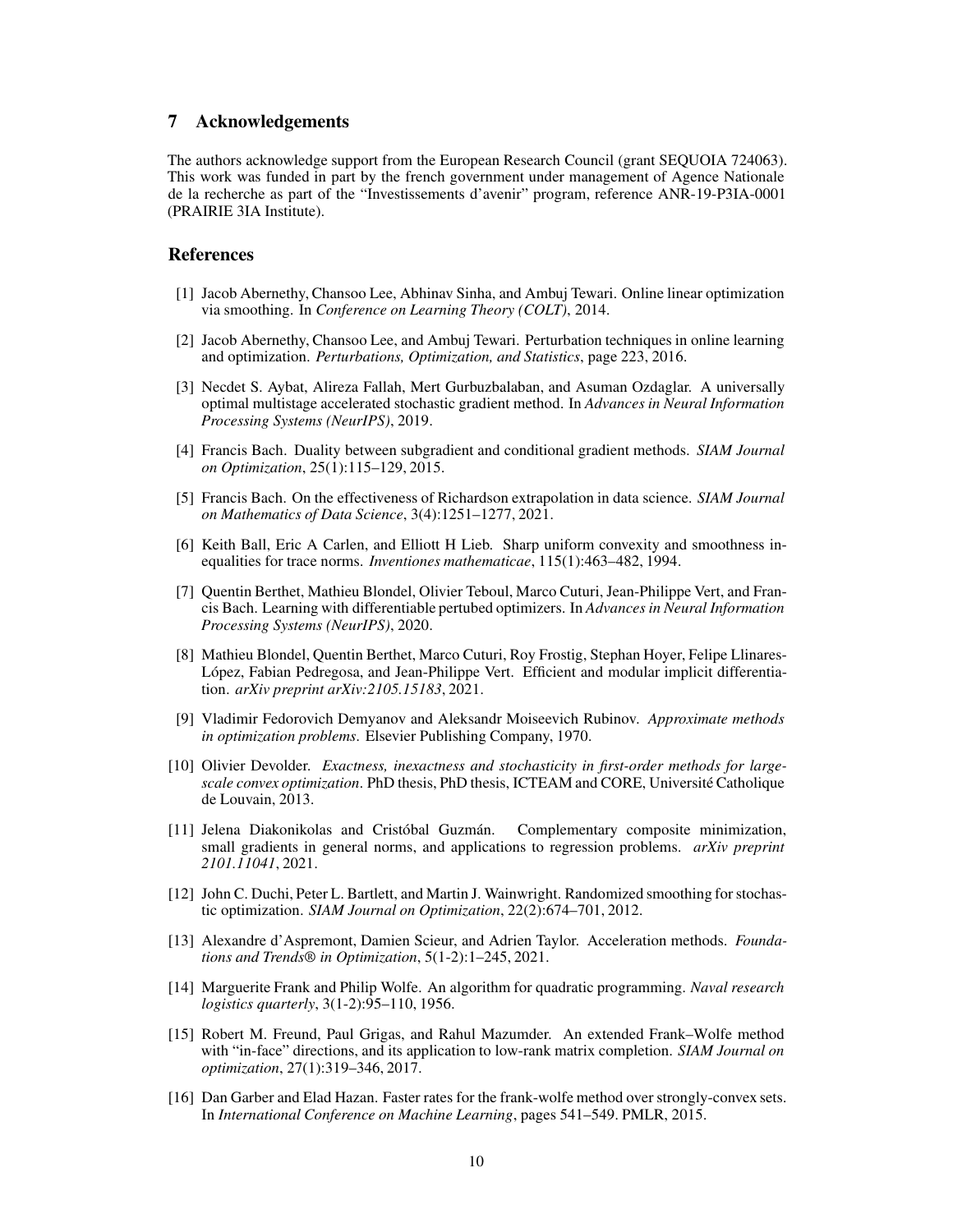- <span id="page-10-0"></span>[17] Alexander V. Gasnikov and Yurii Nesterov. Universal method for stochastic composite optimization problems. *Computational Mathematics and Mathematical Physics*, 58(1):48–64, 2018.
- <span id="page-10-11"></span>[18] Jacques Guélat and Patrice Marcotte. Some comments on Wolfe's 'away step'. *Mathematical Programming*, 35(1):110–119, 1986.
- <span id="page-10-17"></span>[19] Emil J. Gumbel. *Statistical theory of extreme values and some practical applications: a series of lectures*, volume 33. US Government Printing Office, 1954.
- <span id="page-10-8"></span>[20] Zaid Harchaoui, Anatoli Juditsky, and Arkadi Nemirovski. Conditional gradient algorithms for norm-regularized smooth convex optimization. *Mathematical Programming*, 152(1):75–112, 2015.
- <span id="page-10-15"></span>[21] Elad Hazan and Haipeng Luo. Variance-reduced and projection-free stochastic optimization. In *International Conference on Machine Learning*, pages 1263–1271. PMLR, 2016.
- <span id="page-10-14"></span>[22] Hadrien Hendrikx, Francis Bach, and Laurent Massoulié. Dual-free stochastic decentralized optimization with variance reduction. *Advances in Neural Information Processing Systems (NeurIPS)*, 2020.
- <span id="page-10-7"></span>[23] Martin Jaggi. *Sparse Convex Optimization Methods for Machine Learning*. PhD thesis, ETH Zurich, 2011.
- <span id="page-10-6"></span>[24] Martin Jaggi. Revisiting frank-wolfe: Projection-free sparse convex optimization. In *International Conference on Machine Learning (ICML)*, 2013.
- <span id="page-10-18"></span>[25] Sham Kakade, Shai Shalev-Shwartz, Ambuj Tewari, et al. On the duality of strong convexity and strong smoothness: Learning applications and matrix regularization. *Unpublished Manuscript, http://ttic. uchicago. edu/shai/papers/KakadeShalevTewari09. pdf*, 2(1), 2009.
- <span id="page-10-19"></span>[26] Sham M Kakade, Karthik Sridharan, and Ambuj Tewari. On the complexity of linear prediction: Risk bounds, margin bounds, and regularization. *Advances in neural information processing systems*, 21, 2008.
- <span id="page-10-12"></span>[27] Simon Lacoste-Julien and Martin Jaggi. On the global linear convergence of frank-wolfe optimization variants. *Advances in Neural Information Processing Systems (NIPS)*, 2015.
- <span id="page-10-3"></span>[28] Guanghui Lan. An optimal method for stochastic composite optimization. *Mathematical Programming*, 133(1):365–397, 2012.
- <span id="page-10-9"></span>[29] Guanghui Lan. The complexity of large-scale convex programming under a linear optimization oracle. *arXiv preprint 1309.5550*, 2013.
- <span id="page-10-10"></span>[30] Evgeny S. Levitin and Boris T. Polyak. Constrained minimization methods. *USSR Computational mathematics and mathematical physics*, 6(5):1–50, 1966.
- <span id="page-10-13"></span>[31] Bingcong Li, Mario Coutino, Georgios B. Giannakis, and Geert Leus. How does momentum help Frank Wolfe? *arXiv preprint 2006.11116*, 2020.
- <span id="page-10-16"></span>[32] Geoffrey Négiar, Gideon Dresdner, Alicia Tsai, Laurent El Ghaoui, Francesco Locatello, Robert Freund, and Fabian Pedregosa. Stochastic frank-wolfe for constrained finite-sum minimization. In *International Conference on Machine Learning*, pages 7253–7262. PMLR, 2020.
- <span id="page-10-1"></span>[33] Yurii Nesterov. A method for unconstrained convex minimization problem with the rate of convergence  $O(1/k^2)$ . In *Doklady an USSR*, volume 269, pages 543–547, 1983.
- <span id="page-10-4"></span>[34] Yurii Nesterov. *Introductory Lectures on Convex Optimization: A Basic Course*. Springer Science & Business Media, 2003.
- <span id="page-10-2"></span>[35] Yurii Nesterov. Gradient methods for minimizing composite functions. *Mathematical Programming*, 140(1):125–161, 2013.
- <span id="page-10-5"></span>[36] Yurii Nesterov and Vladimir Spokoiny. Random gradient-free minimization of convex functions. *Foundations of Computational Mathematics*, 17(2):527–566, 2017.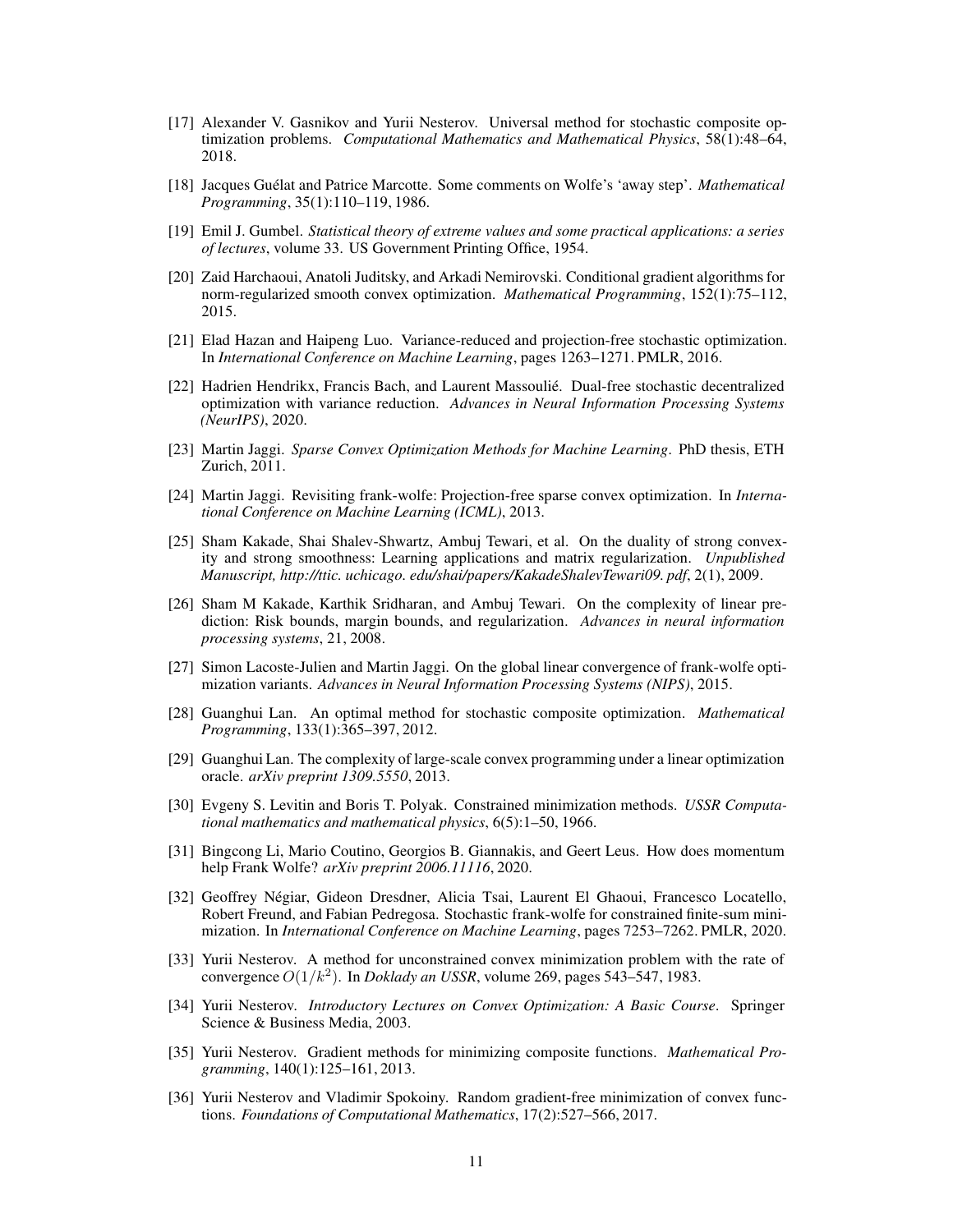- <span id="page-11-0"></span>[37] Ralph T. Rockafellar. *Convex Analysis*. Princeton University Press, 2015.
- <span id="page-11-1"></span>[38] Ralph T. Rockafellar and Roger J.-B. Wets. *Variational Analysis*. Springer Science & Business Media, 2009.
- <span id="page-11-2"></span>[39] Jialei Wang and Lin Xiao. Exploiting strong convexity from data with primal-dual first-order algorithms. In *International Conference on Machine Learning (ICML)*, 2017.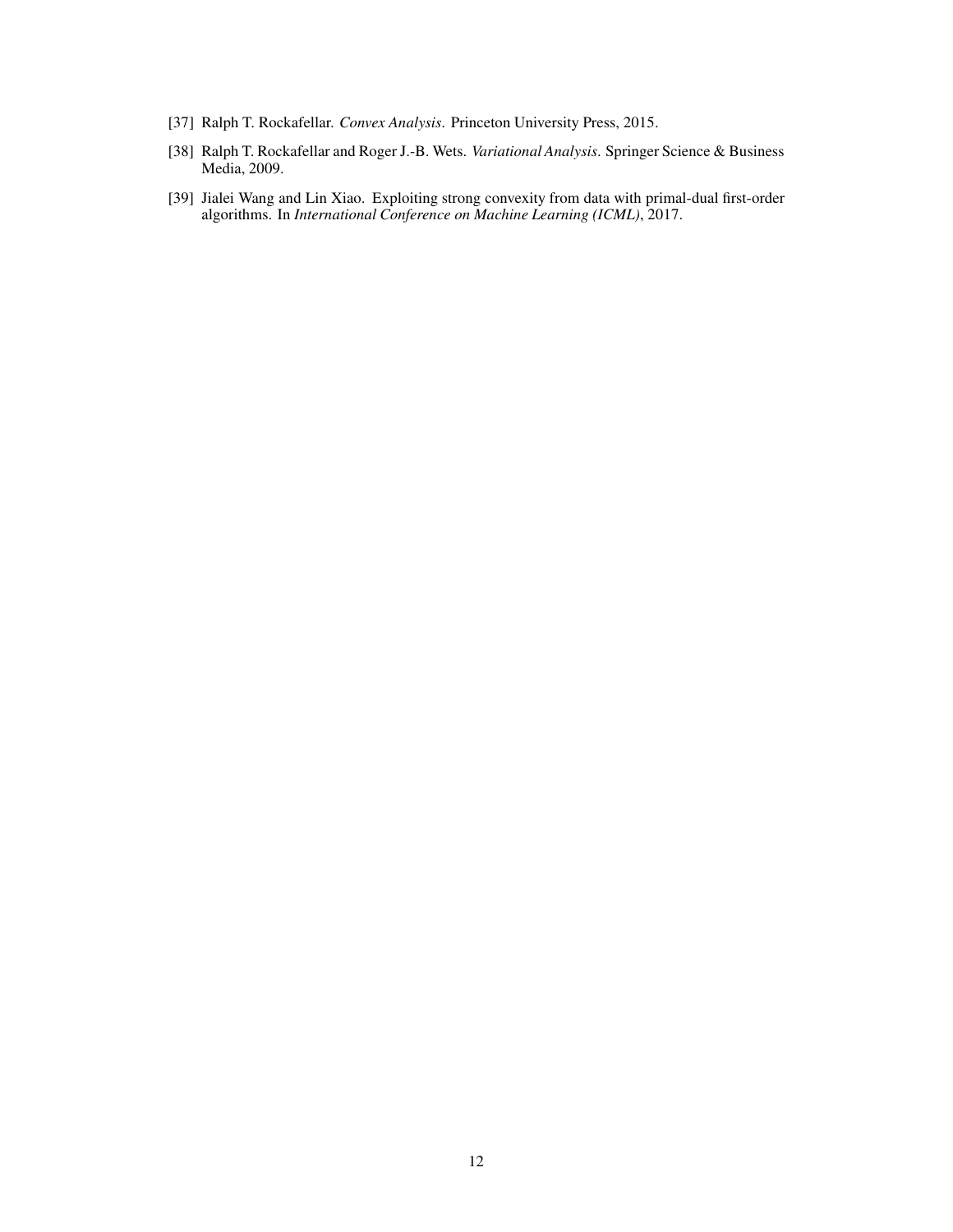# Organization of the Appendix

- [A](#page-12-0) Proofs for [Section 3](#page-3-0)
- [B](#page-16-0) Proofs for [Section 4](#page-5-0)
- [C Experimental details](#page-21-0)

## <span id="page-12-0"></span>A Proofs for Stochastic Composite Minimization

#### A.1 Proof of [Proposition 3](#page-4-4)

We break down the proof of [Proposition 3](#page-4-4) into different lemmas. The first one bounds the improvement on  $G$  over an iteration, the second one bounds the improvement  $H$  over an iteration, the third one combines the first two results and further exploits the structure of the functions at play. The proof of the proposition then follows by carefully choosing  $A_{k+1}$  as a function of  $A_k$ . In the remainder of the section, we work with the assumptions stated in [Proposition 3](#page-4-4) and do not restate them in the statements of the lemmas.

### Lemma 1.

$$
A_{k+1}G(y_{k+1}) - c_{k+1} \le A_k G(y_k) - c_k + (A_{k+1} - A_k) \langle \nabla G(v_k), z_{k+1} \rangle
$$
  
+ 
$$
\frac{\beta}{2} \left( A_{k+1} - 2A_k + \frac{A_k^2}{A_{k+1}} \right) ||z_{k+1} - z_k||^2.
$$

*Proof.* By smoothness

$$
A_{k+1}G(y_{k+1}) \leq A_{k+1} \left( G(v_k) + \langle \nabla G(v_k), y_{k+1} - v_k \rangle + \frac{\beta}{2} ||y_{k+1} - v_k||^2 \right)
$$
  
\n
$$
= \underbrace{(A_{k+1} - A_k) (G(v_k) - \langle \nabla G(v_k), v_k \rangle)}_{=c_{k+1} - c_k} + A_{k+1} \langle \nabla G(v_k), y_{k+1} \rangle + A_{k+1} \frac{\beta}{2} ||y_{k+1} - v_k||^2
$$
  
\n
$$
= c_{k+1} - c_k + A_k (G(v_k) + \langle \nabla G(v_k), y_k - v_k \rangle) - A_k \langle \nabla G(v_k), y_k \rangle
$$
  
\n
$$
+ A_{k+1} \langle \nabla G(v_k), y_{k+1} \rangle + A_{k+1} \frac{\beta}{2} ||y_{k+1} - v_k||^2
$$
  
\n
$$
\leq c_{k+1} - c_k + A_k G(y_k) - A_k \langle \nabla G(v_k), y_k \rangle
$$
  
\n
$$
+ A_{k+1} \langle \nabla G(v_k), y_{k+1} \rangle + A_{k+1} \frac{\beta}{2} ||y_{k+1} - v_k||^2
$$

where the last inequality follows by strong convexity of G, Now, since  $y_{k+1} = \frac{A_k}{A_{k+1}} y_k +$  $\frac{A_{k+1}-A_k}{A_{k+1}}z_{k+1}$ , we can simplify to

$$
A_{k+1}G(y_{k+1}) \leq c_{k+1} - c_k + A_k G(y_k) + (A_{k+1} - A_k) \langle \nabla G(v_k), z_{k+1} \rangle + A_{k+1} \frac{\beta}{2} ||y_{k+1} - v_k||^2.
$$

Finally,

$$
A_{k+1} \|y_{k+1} - v_k\|^2 = A_{k+1} \tau_k^2 \|z_k - z_{k+1}\|^2 = \frac{(A_{k+1} - A_k)^2}{A_{k+1}} \|z_{k+1} - z_k\|^2
$$

 $\Box$ 

which concludes the proof.

**Lemma 2.** *For any*  $q_H(z_k) \in \partial H(z_k)$ ,

$$
A_{k+1}H(y_{k+1}) - A_{k+1}H(z_{k+1}) \le A_k H(y_k) - A_k H(z_k) - A_k \langle g_H(z_k), z_{k+1} - z_k \rangle
$$
  

$$
- \frac{\mu}{2} A_k \left( 1 - \frac{A_k}{A_{k+1}} \right) ||z_{k+1} - y_k||^2 - A_k \frac{\mu}{2} ||z_{k+1} - z_k||^2.
$$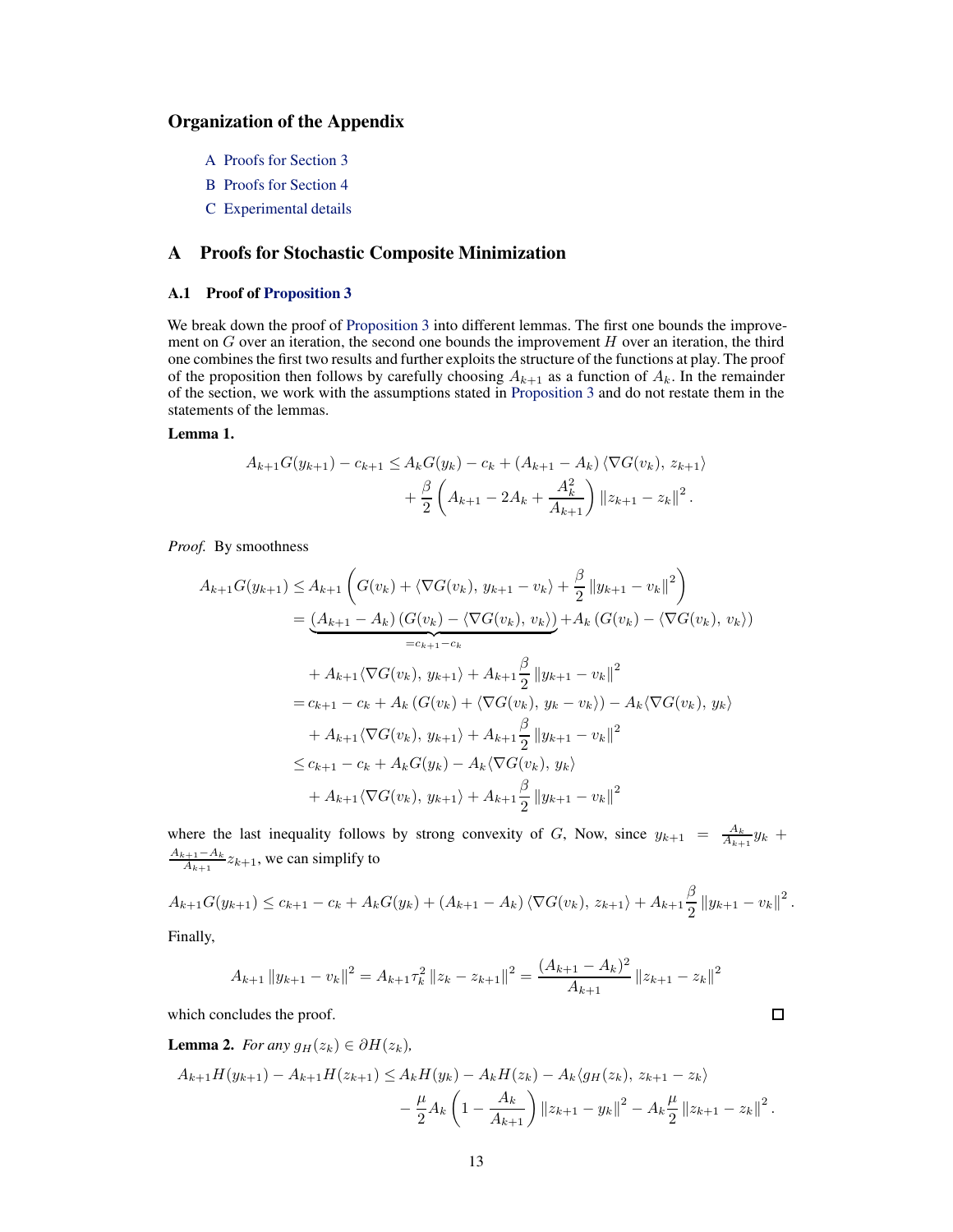*Proof.* By strong convexity of H, for any  $g_H(y_{k+1}) \in \partial H(y_{k+1})$  we have

$$
A_{k+1}H(y_{k+1}) = (A_{k+1} - A_k) H(y_{k+1}) + A_k H(y_{k+1})
$$
  
\n
$$
\leq (A_{k+1} - A_k) \left( H(z_{k+1}) - \langle g_H(y_{k+1}), z_{k+1} - y_{k+1} \rangle - \frac{\mu}{2} ||z_{k+1} - y_{k+1}||^2 \right)
$$
  
\n
$$
+ A_k \left( H(y_k) - \langle g_H(y_{k+1}), y_k - y_{k+1} \rangle - \frac{\mu}{2} ||y_k - y_{k+1}||^2 \right).
$$

Now observe that

$$
z_{k+1} - y_{k+1} = (1 - \tau_k)(z_{k+1} - y_k) = \frac{A_k}{A_{k+1}}(z_{k+1} - y_k)
$$
  

$$
y_k - y_{k+1} = \tau_k(y_k - z_{k+1}) = -\frac{A_{k+1} - A_k}{A_{k+1}}(z_{k+1} - y_k)
$$

and thus we see that the two inner product terms cancel out. Moreover we can also simplify the norms and get

$$
A_{k+1}H(y_{k+1}) \leq A_k H(y_k) + (A_{k+1} - A_k)H(z_{k+1}) - \frac{\mu}{2} ||z_{k+1} - y_k||^2 \left( \underbrace{(A_{k+1} - A_k) \frac{A_k^2}{A_{k+1}^2} + A_k \frac{(A_{k+1} - A_k)^2}{A_{k+1}^2}}_{=A_k - \frac{A_k^2}{A_{k+1}^2}} \right).
$$

 $\Box$ 

Finally, observe that by strong convexity of H again, for any  $g_H(z_k) \in \partial H(z_k)$ ,

$$
-A_k H(z_{k+1}) \leq -A_k H(z_k) - A_k \langle g_H(z_k), z_{k+1} - z_k \rangle - A_k \frac{\mu}{2} ||z_{k+1} - z_k||^2,
$$

which concludes the proof.

**Lemma 3.** *Defining*  $m_k(x) = \langle d_k, x \rangle + c_k + A_k H(x) + \beta w(x)$ *, we have* 

$$
A_{k+1}F(y_{k+1}) - m_{k+1}(z_{k+1}) \le A_k F(y_k) - m_k(z_k)
$$
  
+  $(A_{k+1} - A_k)\langle \nabla G(v_k) - g_k, z_{k+1}\rangle$   
-  $\frac{1}{2}\left(A_k(\mu + 2\beta) + \beta(\nu - A_{k+1}) - \beta \frac{A_k^2}{A_{k+1}}\right) ||z_{k+1} - z_k||^2$   
-  $\frac{\mu}{2}A_k\left(1 - \frac{A_k}{A_{k+1}}\right) ||z_{k+1} - y_k||^2$ .

*Proof.* Summing the inequalities in the above two lemmas above we have that for any  $g_H(z_k) \in$  $\partial H(z_k),$ 

$$
A_{k+1}F(y_{k+1}) - c_{k+1} - A_{k+1}H(z_{k+1}) \le A_k F(y_k) - c_k - A_k H(z_k)
$$
  
+  $(A_{k+1} - A_k)\langle \nabla G(v_k), z_{k+1}\rangle - A_k \langle g_H(z_k), z_{k+1} - z_k \rangle$   
-  $\frac{1}{2} \left( A_k(\mu + 2\beta) - \beta A_{k+1} - \beta \frac{A_k^2}{A_{k+1}} \right) ||z_{k+1} - z_k||^2$   
-  $\frac{\mu}{2} A_k \left( 1 - \frac{A_k}{A_{k+1}} \right) ||z_{k+1} - y_k||^2$ .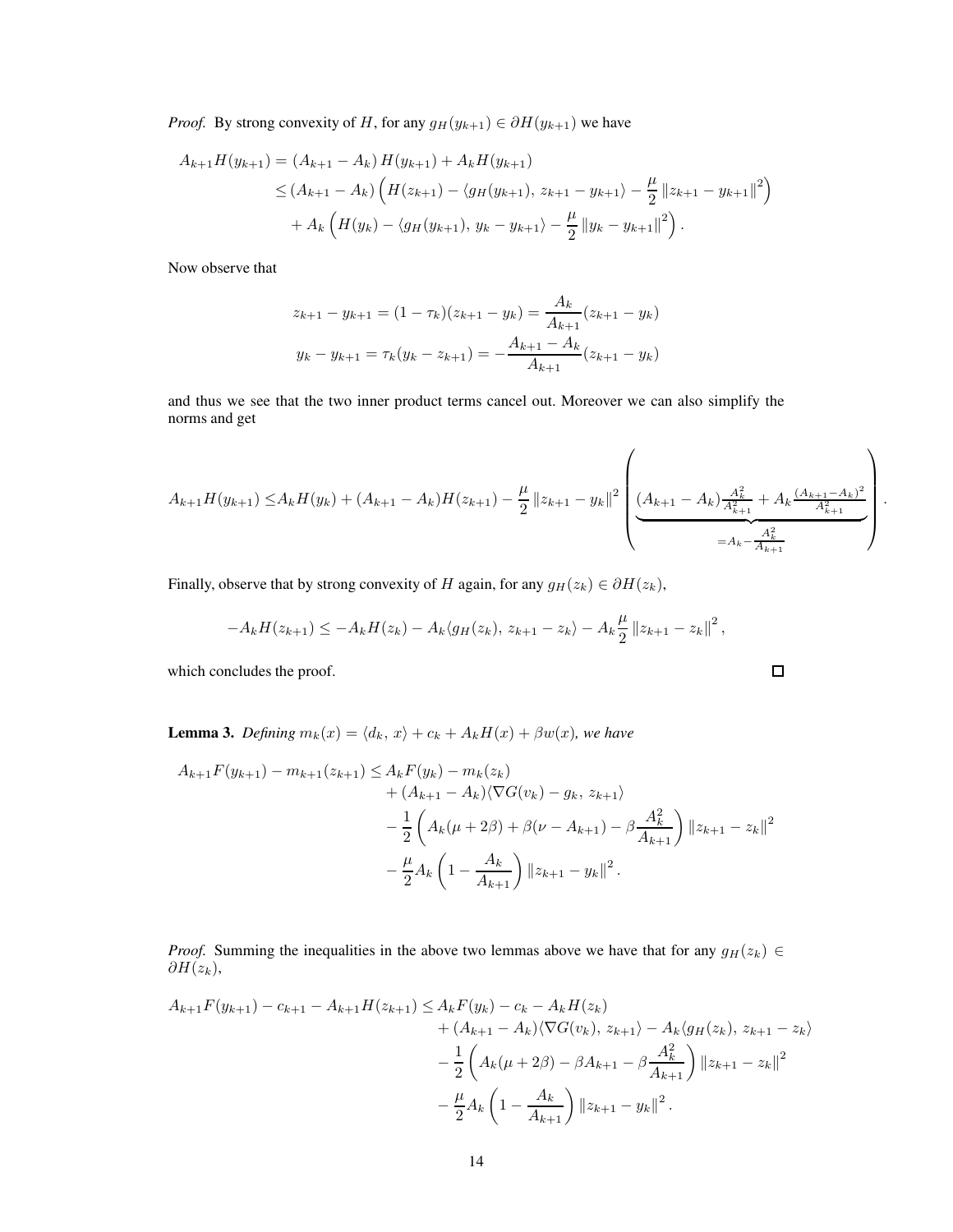Substracting  $\langle d_{k+1}, z_{k+1} \rangle$  on both sides and adding/substracting  $\langle d_k, z_{k+1} \rangle$  and  $\langle d_k, z_k \rangle$  on the right-hand side, we get

$$
A_{k+1}F(y_{k+1}) - c_{k+1} - A_{k+1}H(z_{k+1}) - \langle d_{k+1}, z_{k+1} \rangle
$$
  
\n
$$
\leq A_k F(y_k) - c_k - A_k H(z_k) - \langle d_k, z_k \rangle
$$
  
\n
$$
+ \langle d_k, z_k \rangle - \langle d_{k+1}, z_{k+1} \rangle - \langle d_k, z_{k+1} \rangle + \langle d_k, z_{k+1} \rangle
$$
  
\n
$$
+ (A_{k+1} - A_k) \langle \nabla G(v_k), z_{k+1} \rangle - A_k \langle g_H(z_k), z_{k+1} - z_k \rangle
$$
  
\n
$$
- \frac{1}{2} \left( A_k (\mu + 2\beta) - \beta A_{k+1} - \beta \frac{A_k^2}{A_{k+1}} \right) ||z_{k+1} - z_k||^2
$$
  
\n
$$
- \frac{\mu}{2} A_k \left( 1 - \frac{A_k}{A_{k+1}} \right) ||z_{k+1} - y_k||^2
$$
  
\n
$$
= A_k F(y_k) - c_k - A_k H(z_k) - \langle d_k, z_k \rangle
$$
  
\n
$$
+ \langle d_k - d_{k+1}, z_{k+1} \rangle
$$
  
\n
$$
+ (A_{k+1} - A_k) \langle \nabla G(v_k), z_{k+1} \rangle - \langle A_k g_H(z_k) + d_k, z_{k+1} - z_k \rangle
$$
  
\n
$$
- \frac{1}{2} \left( A_k (\mu + 2\beta) - \beta A_{k+1} - \beta \frac{A_k^2}{A_{k+1}} \right) ||z_{k+1} - z_k||^2
$$
  
\n
$$
- \frac{\mu}{2} A_k \left( 1 - \frac{A_k}{A_{k+1}} \right) ||z_{k+1} - y_k||^2.
$$

Now, by first-order optimality conditions of [\(13\)](#page-4-1),  $0 \in d_k + A_k \partial H(z_k) + \beta \partial w(z_k)$ . Therefore there exist subgradients  $g'_H(z_k) \in \partial H(z_k)$  and  $g'_w(z_k) \in \partial w(z_k)$  such that  $d_k + A_k g'_H(z_k) = -\beta g'_w(z_k)$ . Since the above inequality is true for any  $g_H(z_k) \in \partial H(z_k)$ , it is in particular true for  $g'_H(z_k)$ , and thus we have

$$
A_{k+1}F(y_{k+1}) - c_{k+1} - A_{k+1}H(z_{k+1}) - \langle d_{k+1}, z_{k+1} \rangle
$$
  
\n
$$
\leq A_k F(y_k) - c_k - A_k H(z_k) - \langle d_k, z_k \rangle
$$
  
\n
$$
+ \langle d_k - d_{k+1}, z_{k+1} \rangle
$$
  
\n
$$
+ (A_{k+1} - A_k) \langle \nabla G(v_k), z_{k+1} \rangle + \beta \langle g'_w(z_k), z_{k+1} - z_k \rangle
$$
  
\n
$$
- \frac{1}{2} \left( A_k (\mu + 2\beta) - \beta A_{k+1} - \beta \frac{A_k^2}{A_{k+1}} \right) ||z_{k+1} - z_k||^2
$$
  
\n
$$
- \frac{\mu}{2} A_k \left( 1 - \frac{A_k}{A_{k+1}} \right) ||z_{k+1} - y_k||^2.
$$
  
\nSince  $d_k - d_{k+1} = -(A_{k+1} - A_k)a_k$  we get

Since 
$$
d_k - d_{k+1} = -(A_{k+1} - A_k)g_k
$$
 we get  
\n
$$
A_{k+1}F(y_{k+1}) - c_{k+1} - A_{k+1}H(z_{k+1}) - \langle d_{k+1}, z_{k+1} \rangle \le A_k F(y_k) - c_k - A_k H(z_k) - \langle d_k, z_k \rangle
$$
\n
$$
+ (A_{k+1} - A_k)\langle \nabla G(v_k) - g_k, z_{k+1} \rangle
$$
\n
$$
+ \beta \langle g'_w(z_k), z_{k+1} - z_k \rangle
$$
\n
$$
- \frac{1}{2} \left( A_k(\mu + 2\beta) - \beta A_{k+1} - \beta \frac{A_k^2}{A_{k+1}} \right) ||z_{k+1} - z_k||^2
$$
\n
$$
- \frac{\mu}{2} A_k \left( 1 - \frac{A_k}{A_{k+1}} \right) ||z_{k+1} - y_k||^2.
$$

Finally, by strong convexity of  $w$  we have

$$
\beta \langle g'_{w}(z_{k}), z_{k+1} - z_{k} \rangle \leq \beta \left( w(z_{k+1}) - w(z_{k}) - \frac{\nu}{2} ||z_{k+1} - z_{k}||^{2} \right),
$$

and thus the previous inequality becomes

$$
A_{k+1}F(y_{k+1}) - m_{k+1}(z_{k+1}) \le A_k F(y_k) - m_k(z_k)
$$
  
+  $(A_{k+1} - A_k)\langle \nabla G(v_k) - g_k, z_{k+1}\rangle$   
-  $\frac{1}{2}\left(A_k(\mu + 2\beta) + \beta(\nu - A_{k+1}) - \beta \frac{A_k^2}{A_{k+1}}\right) ||z_{k+1} - z_k||^2$   
-  $\frac{\mu}{2}A_k\left(1 - \frac{A_k}{A_{k+1}}\right) ||z_{k+1} - y_k||^2$ .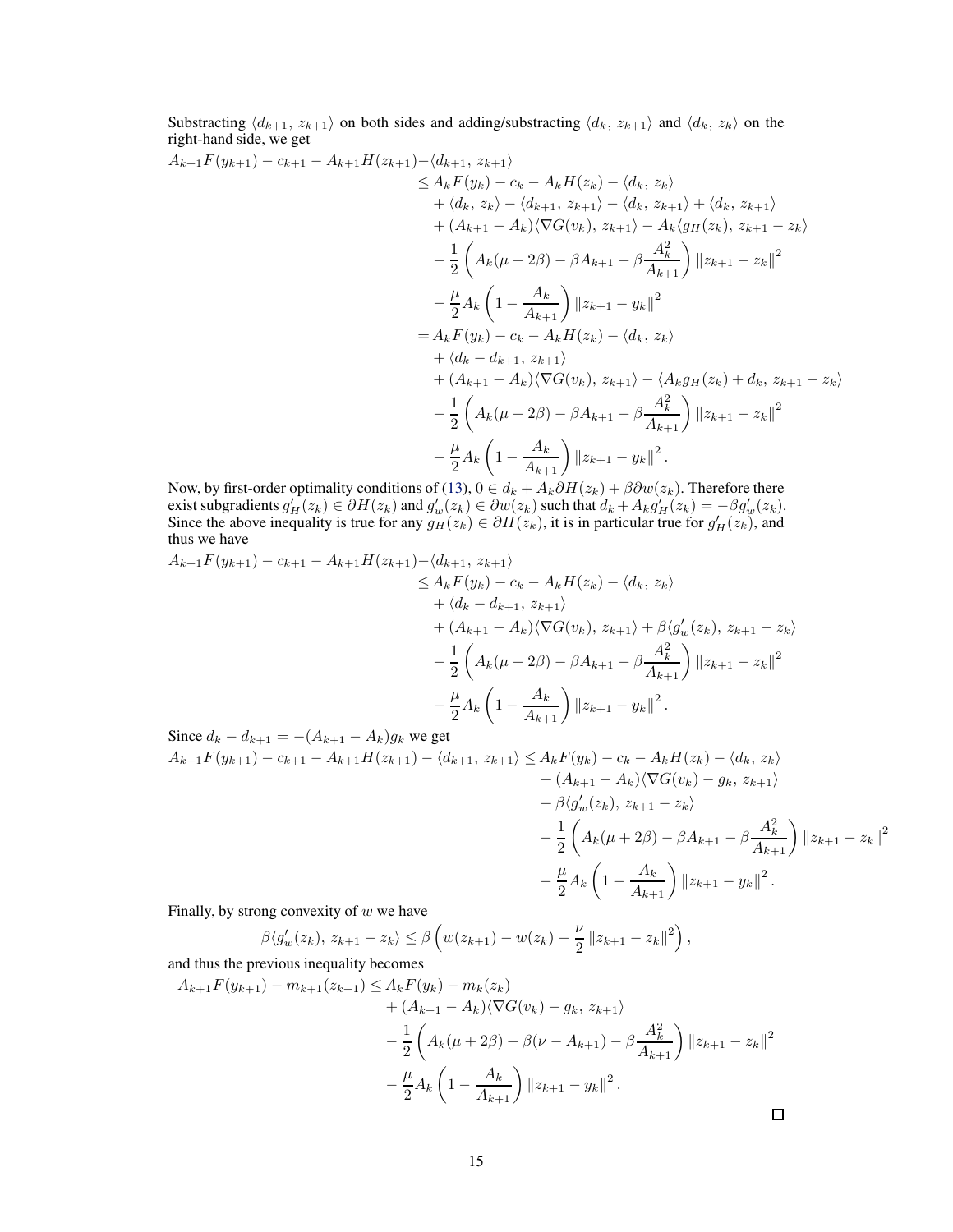Those three lemmas allow us to prove [Proposition 3.](#page-4-4) *Proof of [Proposition 3](#page-4-4)*.

We can rewrite the previous result as

$$
A_{k+1}F(y_{k+1}) - m_{k+1}(z_{k+1}) \le A_k F(y_k) - m_k(z_k)
$$
  
+  $(A_{k+1} - A_k)\langle \nabla G(v_k) - g_k, z_{k+1} - z_k \rangle$   
+  $(A_{k+1} - A_k)\langle \nabla G(v_k) - g_k, z_k \rangle$   
-  $\frac{1}{2} \left( A_k(\mu + 2\beta) + \beta(\nu - A_{k+1}) - \beta \frac{A_k^2}{A_{k+1}} \right) ||z_{k+1} - z_k||^2$   
-  $\frac{\mu}{2} A_k \left( 1 - \frac{A_k}{A_{k+1}} \right) ||z_{k+1} - y_k||^2$ .

Taking expectation at iteration k conditioned on the previous iterations, we have  $\mathbb{E}_k[(A_{k+1} A_k\setminus \langle \nabla G(v_k) - g_k, z_k \rangle = 0$ .

Moreover, by Fenchel-Young inequality we have that for any  $\rho > 0$ ,

$$
\langle \nabla G(v_k) - g_k, z_{k+1} - z_k \rangle \leq \frac{1}{2\rho} \left\| \nabla G(v_k) - g_k \right\|_{*}^{2} + \frac{\rho}{2} \left\| z_{k+1} - z_k \right\|^{2}.
$$

Taking expectation and using [Assumption 1,](#page-3-1)

$$
(A_{k+1} - A_k) \mathbb{E}_k[\langle \nabla G(v_k) - g_k, z_{k+1} - z_k \rangle] \le \frac{1}{2} (A_{k+1} - A_k) \frac{\sigma^2}{\rho} + \frac{1}{2} (A_{k+1} - A_k) \rho \mathbb{E}_k ||z_{k+1} - z_k||^2
$$

Thus we have

$$
\mathbb{E}_{k}\left[A_{k+1}F(y_{k+1})-m_{k+1}(z_{k+1})\right] \leq A_{k}F(y_{k})-m_{k}(z_{k})+\frac{1}{2}(A_{k+1}-A_{k})\frac{\sigma^{2}}{\rho}
$$

$$
-\frac{1}{2}\left(A_{k}(\mu+2\beta)+\beta(\nu-A_{k+1})-\beta\frac{A_{k}^{2}}{A_{k+1}}-\rho(A_{k+1}-A_{k})\right)\mathbb{E}_{k}\left\|z_{k+1}-z_{k}\right\|^{2}
$$

$$
-\frac{\mu}{2}A_{k}\left(1-\frac{A_{k}}{A_{k+1}}\right)\mathbb{E}_{k}\left\|z_{k+1}-y_{k}\right\|^{2}.
$$

Now, observe that since  $0 \leq A_k/A_{k+1} \leq 1$ , the term in  $\mathbb{E}_k ||z_{k+1} - y_k||^2$  is non-positive. Therefore, to obtain the final result, it suffices to set  $A_{k+1}$  so that the term in  $\mathbb{E}_k ||z_{k+1} - z_k||^2$  cancels out. In other words, we require

$$
A_{k}(\mu + 2\beta) + \beta(\nu - A_{k+1}) - \beta \frac{A_{k}^{2}}{A_{k+1}} - \rho(A_{k+1} - A_{k}) = 0
$$
  
\n
$$
\iff A_{k+1}(\beta + \rho) - A_{k}(\mu + 2\beta + \rho) - \beta \nu + \beta \frac{A_{k}^{2}}{A_{k+1}} = 0
$$
  
\n
$$
\iff A_{k+1}^{2}(\beta + \rho) - A_{k+1}(A_{k}(\mu + 2\beta + \rho) + \beta \nu) + \beta A_{k}^{2} = 0
$$
  
\n
$$
\iff A_{k+1} = \frac{A_{k}(\mu + 2\beta + \rho) + \beta \nu + \sqrt{(A_{k}(\mu + 2\beta + \rho) + \beta \nu)^{2} - 4(\beta + \rho)\beta A_{k}^{2}}}{2(\beta + \rho)}
$$
  
\n
$$
\iff A_{k+1} = \frac{A_{k}(\mu + 2\beta + \rho) + \beta \nu + \sqrt{\beta^{2}\nu^{2} + 2\beta\nu A_{k}(\mu + 2\beta + \rho) + A_{k}^{2}\mu^{2} + A_{k}^{2}\rho^{2} + 2A_{k}^{2}\mu\rho + 4A_{k}^{2}\mu\beta}}{2(\beta + \rho)}
$$
  
\n
$$
\iff A_{k+1} = \frac{A_{k}(\mu + 2\beta + \rho) + \beta \nu + \sqrt{(\beta\nu + \mu A_{k})^{2} + 4A_{k}(\beta^{2}\nu + A_{k}\mu\beta) + 2\beta\nu A_{k}\rho + A_{k}^{2}\rho^{2} + 2A_{k}^{2}\mu\rho}}{2(\beta + \rho)}.
$$

Setting  $\rho = \sqrt{\mu \beta}$  yields the update for  $A_{k+1}$  in [Algorithm 1](#page-4-0) and proves the proposition.

## A.2 Proof of [Theorem 1](#page-4-5)

*Proof.* Unrolling the recursion in [Proposition 3](#page-4-4) and taking total expectation, we have

$$
\mathbb{E}\left[A_k F(y_k) - m_k(z_k)\right] \le A_0 F(y_0) - m_0(z_0) + A_k \frac{1}{2\sqrt{\mu\beta}} \sigma^2 = -\beta w(z_0) + A_k \frac{1}{2\sqrt{\mu\beta}} \sigma^2
$$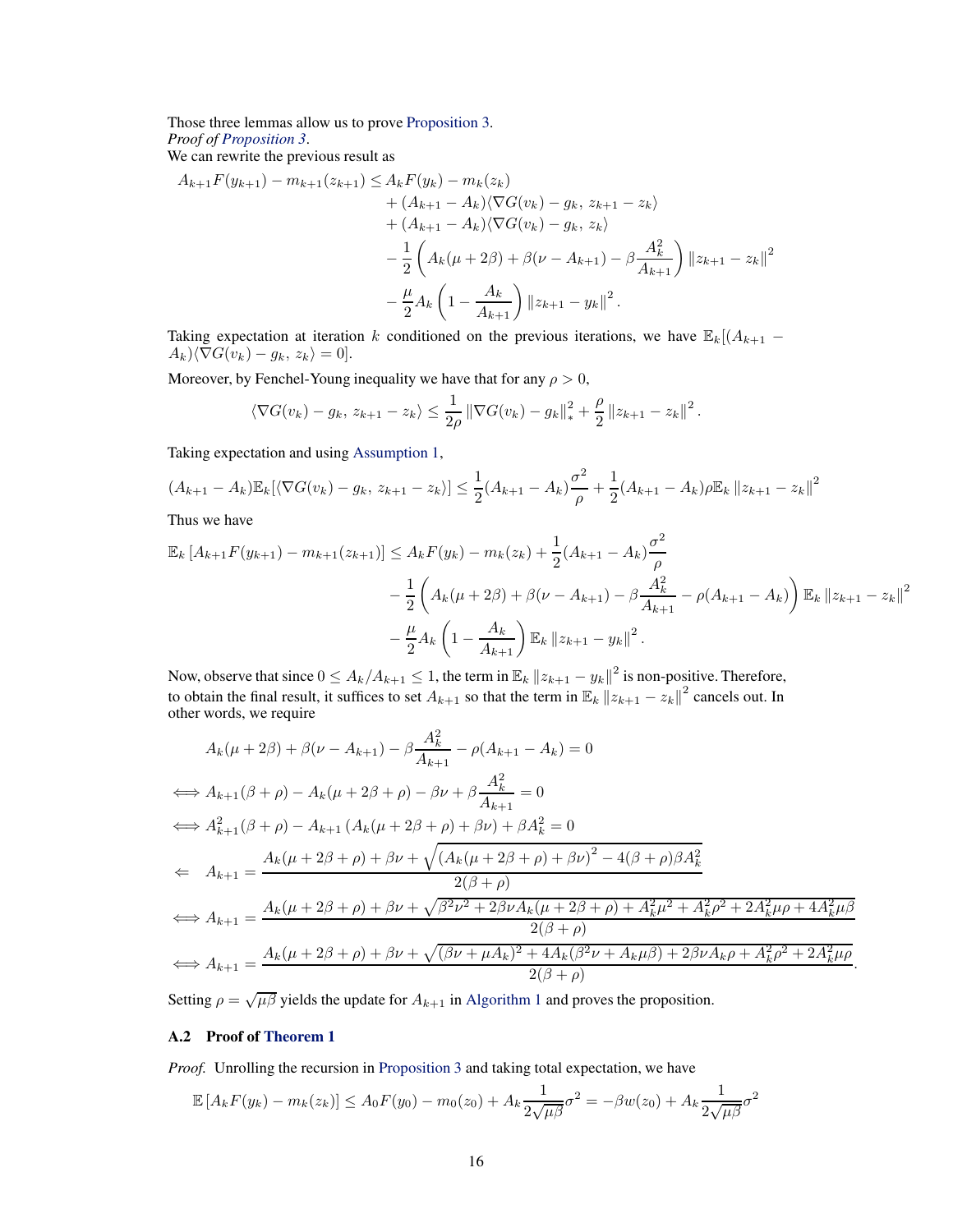Now,

$$
m_k(y_\star) = A_k H(y_\star) + \beta w(y_\star) + \sum_{t=0}^{k-1} (A_{t+1} - A_t) (G(v_t) - \langle \nabla G(v_t), v_t \rangle + \langle g_t, y_\star \rangle)
$$

Taking total expectation on the  $g_t$  we get

$$
\mathbb{E}[m_k(y_\star)] = A_k H(y_\star) + \beta w(y_\star) + \sum_{t=0}^{k-1} (A_{t+1} - A_t) \mathbb{E}[G(v_t) + \langle \nabla G(v_t), y_\star - v_t \rangle]
$$
  

$$
\leq A_k H(y_\star) + \beta w(y_\star) + A_k G(y_\star) = A_k F(y_\star) + \beta w(y_\star)
$$

where the inequality is by convexity of G. Moreover,  $m_k(z_k) \le m_k(y_\star)$  by construction and thus

$$
\mathbb{E}[A_k F(y_k) - A_k F(y_\star) - \beta w(y_\star)] \leq \mathbb{E}[A_k F(y_k) - m_k(y_\star)]
$$
  
\n
$$
\leq \mathbb{E}[A_k F(y_k) - m_k(z_k)]
$$
  
\n
$$
\leq -\beta w(z_0) + \frac{A_k}{2\sqrt{\mu \beta}} \sigma^2
$$

and thus

$$
\mathbb{E}[F(y_k) - F(y_\star)] \le \frac{\beta(w(y_\star) - w(z_0))}{A_k} + \frac{\sigma^2}{2\sqrt{\mu\beta}}
$$

$$
= \frac{\beta D_w(y_\star, y_0)}{A_k} + \frac{\sigma^2}{2\sqrt{\mu\beta}}
$$

as  $y_0 = z_0$  and  $w(y_\star) - w(y_0)$  is equal to  $D_w(y_\star, y_0) := w(y_\star) - w(y_0) - \langle g_w(y_0), y_\star - y_0 \rangle$  (with  $g_w(y_0) \in \partial w(y_0)$ ) through the choice  $g_w(y_0) = 0 \in \partial w(y_0)$ , which is valid as  $y_0$  minimizes  $w(\cdot)$ . Finally, we can bound  $A_{k+1}$  as

$$
A_{k+1} \ge A_k \frac{\mu + 2\beta + \sqrt{\mu\beta} + \sqrt{\mu^2 + 4\mu\beta + \sqrt{\mu\beta}^2 + 2\mu\sqrt{\mu\beta}}}{2(\beta + \sqrt{\mu\beta})}
$$
  
\n
$$
\ge A_k \frac{\mu + 2\beta + \sqrt{\mu\beta} + 2\sqrt{\mu\beta}}{2(\beta + \sqrt{\mu\beta})}
$$
  
\n
$$
\ge A_k \left(1 + \frac{\sqrt{\mu\beta}}{2(\beta + \sqrt{\beta\mu})}\right)
$$
  
\n
$$
= A_k \left(1 + \frac{\sqrt{\mu}}{2(\sqrt{\beta} + \sqrt{\mu})}\right)
$$

and thus

$$
\mathbb{E}[F(y_k) - F^*] \le \exp\left(-\frac{k\sqrt{\mu}}{2\left(\sqrt{\beta} + \sqrt{\mu}\right)}\right) \beta D_w(y_k, y_0) + \frac{\sigma^2}{2\sqrt{\mu\beta}}.
$$

 $\Box$ 

## <span id="page-16-0"></span>B Proofs for Accelerated Frank-Wolfe

#### B.1 Proof of [Theorem 2](#page-6-1)

#### B.1.1 Proof of feasibility

First we show that  $x_k \in K$  for all  $k \in \mathbb{N}$ .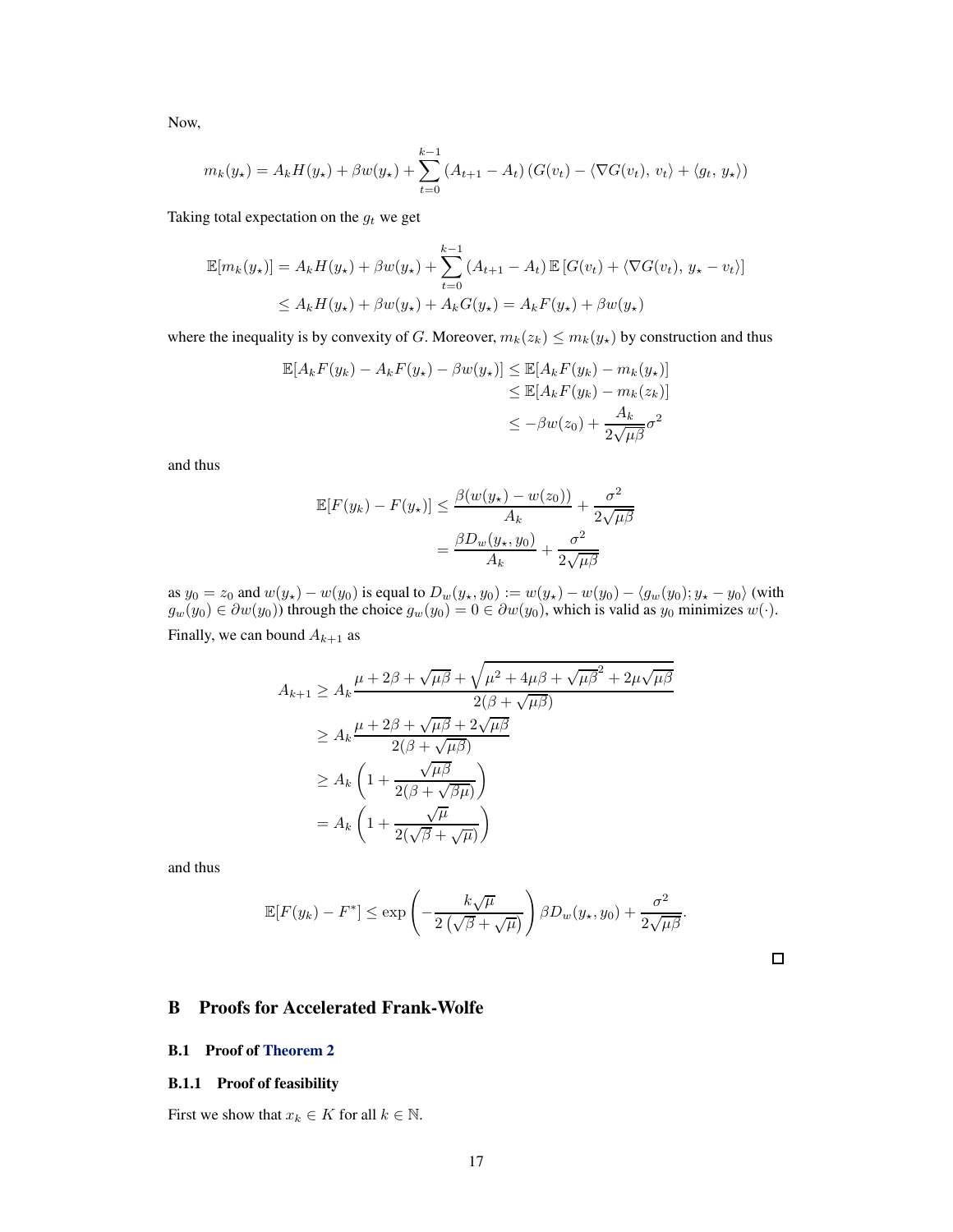*Proof.* We prove this by induction. By assumption  $x_0 \in K$ . Now suppose  $x_k \in K$  for some  $k \in \mathbb{N}$ . We then have

$$
x_{k+1} = \frac{\beta}{A_{k+1} + \beta} x_0 - \frac{d_{k+1}}{A_{k+1} + \beta}
$$
  
= 
$$
\frac{\beta}{A_{k+1} + \beta} x_0 - \frac{d_k + (A_{k+1} - A_k)g_k}{A_{k+1} + \beta}
$$
  
= 
$$
\frac{(A_k + \beta) \left(\frac{\beta}{A_k + \beta} x_0 - \frac{d_k}{A_k + \beta}\right) - (A_{k+1} - A_k)g_k}{A_{k+1} + \beta}
$$
  
= 
$$
\frac{(A_k + \beta)}{A_{k+1} + \beta} x_k + \frac{A_{k+1} - A_k}{A_{k+1} + \beta} (-g_k)
$$
  
= 
$$
\frac{A_k + \beta}{A_{k+1} + \beta} x_k + \left(1 - \frac{A_k + \beta}{A_{k+1} + \beta}\right) (-g_k).
$$

By induction hypothesis,  $x_k \in K$ . We also have  $-g_k \in K$  since

$$
-g_k = -\frac{1}{m} \sum_{i=1}^m g_{k,i}
$$
  
= 
$$
\frac{1}{m} \sum_{i=1}^m \arg \max_{u \in K} \langle u, -v_k + \alpha \Delta_i \rangle.
$$

In other words,  $-g_k$  is a convex combination of elements of K and is thus in K. Therefore  $x_{k+1} \in K$  as a convex combination of elements of K.

#### B.1.2 Proof of dual gap convergence

*Proof.* With  $H(y) = f^*(y)$ ,  $G(y) = s_\alpha(-y)$ ,  $\beta = \frac{R_K M}{\alpha}$  and  $\mu = \frac{1}{L}$ , we can apply [Proposition 3](#page-4-4) to  $F = H + G$  and get

$$
\mathbb{E}_k[A_{k+1}F(y_{k+1}) - m_{k+1}(z_{k+1})] \le A_kF(y_k) - m_k(z_k) + (A_{k+1} - A_k)\frac{\sigma^2}{2\sqrt{\mu\beta}}
$$

where  $m_k(y) = \langle d_k, y \rangle + c_k + A_kH(y) + \beta w(y)$ , and  $z_k = \nabla f(x_k)$ . Unrolling the recursion as before and taking total expectation we have

$$
\mathbb{E}[A_k F(y_k) - m_k(z_k)] \leq -\beta w(z_0) + A_k \frac{\sigma^2}{2\sqrt{\mu\beta}}.
$$

Recall that we set  $w(y) = f^*(y) - \langle x_0, y \rangle$ . Plugging in the function  $H = f^*$ , and recalling that  $z_k$ minimizes  $m_k(y)$ , we get

$$
m_k(z_k) = \inf_y \left\{ \langle d_k, y \rangle + c_k + (A_k + \beta) f^*(y) - \beta \langle x_0, y \rangle \right\}
$$
  

$$
= c_k - \sup_y \left\{ \langle -d_k + \beta x_0, y \rangle - (A_k + \beta) f^*(y) \right\}
$$
  

$$
= c_k - (A_k + \beta) f \left( \frac{-d_k + \beta x_0}{A_k + \beta} \right)
$$
  

$$
= c_k - (A_k + \beta) f(x_k).
$$

Thus we can conclude that

$$
\mathbb{E}[A_k F(y_k) + (A_k + \beta)f(x_k)] \leq -\beta w(z_0) + A_k \frac{\sigma^2}{2\sqrt{\mu\beta}} + c_k,
$$

and in particular

<span id="page-17-0"></span>
$$
\mathbb{E}[A_k F(y_k) + A_k f(x_k)] \le -\beta f(x_\star) - \beta w(z_0) + A_k \frac{\sigma^2}{2\sqrt{\mu\beta}} + c_k. \tag{29}
$$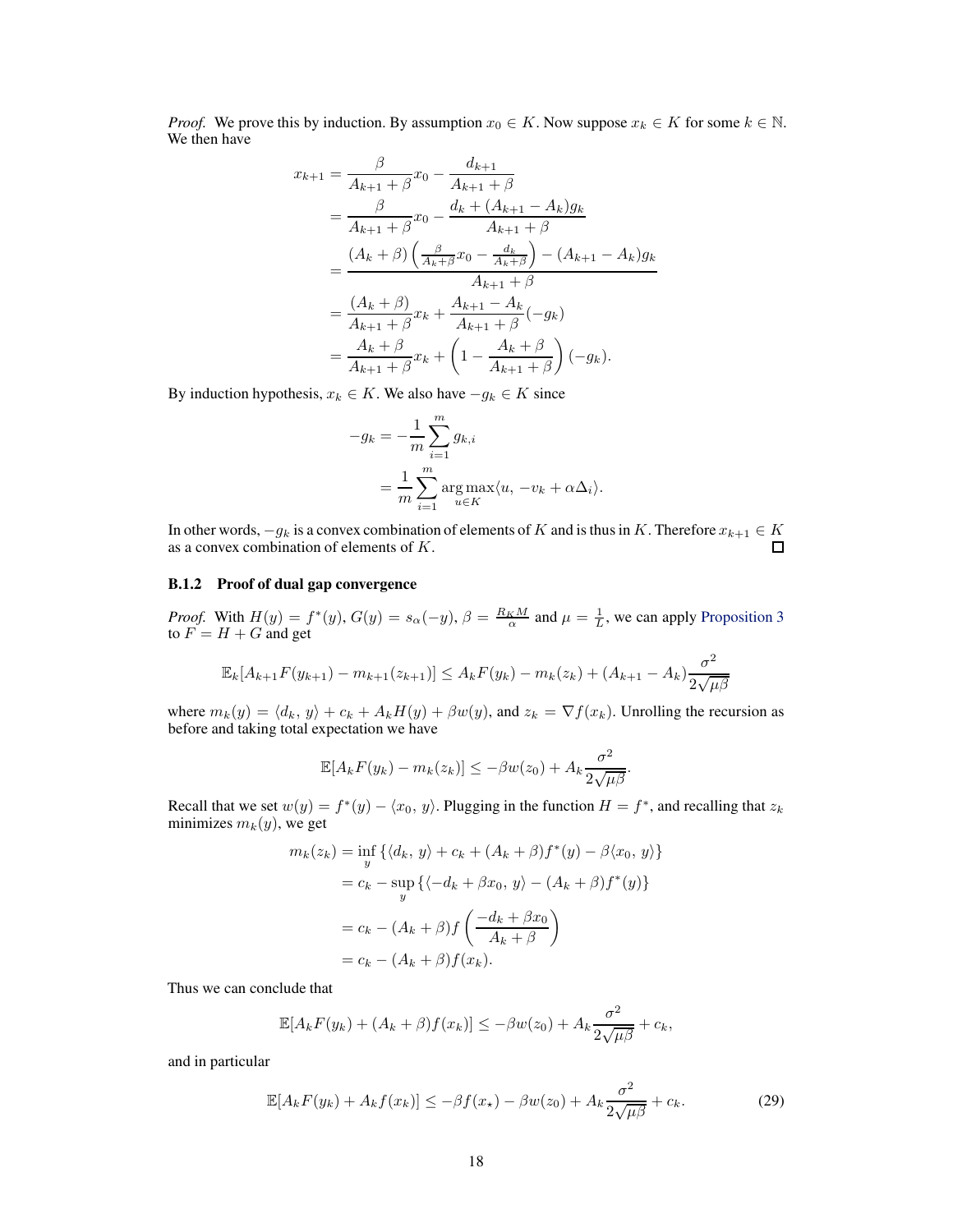Now,

$$
c_k = \sum_{i=0}^{k-1} (A_{i+1} - A_i)(G(v_i) - \langle \nabla G(v_i), v_i \rangle).
$$

For any  $v \in V$ ,  $G(v) = s_\alpha(-v)$  and thus

$$
G(v) - \langle \nabla G(v), v \rangle = s_{\alpha}(-v) + \langle \nabla s_{\alpha}(-v), v \rangle.
$$

From Fenchel-Young,  $\langle \nabla s_{\alpha}(-v), -v \rangle = s_{\alpha}(-v) + s_{\alpha}^*(\nabla s_{\alpha}(-v))$ , and thus

$$
G(v) - \langle \nabla G(v), v \rangle = -s_{\alpha}^*(\nabla s_{\alpha}(-v)).
$$

Now, for all  $u \in V^*$ ,

$$
s_{\alpha}^{*}(u) = \sup_{v \in \mathbf{V}} \left\{ \langle u, v \rangle - s_{\alpha}(v) \right\}
$$
  
\n
$$
\geq \sup_{v \in \mathbf{V}} \left\{ \langle u, v \rangle - s(v) - \alpha s_{1}(0) \right\}
$$
  
\n
$$
= s^{*}(u) - \alpha s_{1}(0)
$$
  
\n
$$
= I_{K}(u) - \alpha s_{1}(0)
$$

where the inequality is from [Proposition 2.](#page-3-3) In particular, since  $\nabla s_{\alpha}(-v)$  is always feasible, we have  $s_{\alpha}^*(\nabla s_{\alpha}(-v)) \ge -\alpha s_1(0)$ . and thus

$$
c_k \leq \sum_{i=0}^{k-1} (A_{i+1} - A_i)\alpha s_1(0) = A_k \alpha s_1(0).
$$

We can then rewrite [\(29\)](#page-17-0) as

$$
\mathbb{E}[A_k f^*(y_k) + A_k s_\alpha(-y_k) + A_k f(x_k)] \leq -\beta w(z_0) - \beta f(x_\star) + A_k \frac{\sigma^2}{2\sqrt{\mu\beta}} + A_k \alpha s_1(0).
$$

Now,

$$
w(z_0) = f^*(z_0) - \langle x_0, z_0 \rangle = -f(x_0)
$$

by Fenchel-Young and since  $z_0 = \nabla f(x_0)$ . Thus

$$
\mathbb{E}[A_k f^*(y_k) + A_k s_\alpha(-y_k) + A_k f(x_k)] \leq \beta(f(x_0) - f(x_\star)) + A_k \frac{\sigma^2}{2\sqrt{\mu\beta}} + A_k \alpha s_1(0).
$$

Finally, from [Proposition 2,](#page-3-3)

$$
s_{\alpha}(-y) \ge s(-y)
$$

for any  $y$ . We can then conclude

$$
\mathbb{E}[f^*(y_k) + s(-y_k) + f(x_k)] \le \frac{\beta(f(x_0) - f(x_k))}{A_k} + \frac{\sigma^2}{2\sqrt{\mu\beta}} + \alpha s_1(0)
$$

Bounding  $A_k$  as in [Theorem 1](#page-4-5) yields

$$
\mathbb{E}\left[f^*(y_k) + s(-y_k) + f(x_k)\right] \le \exp\left(-\frac{\sqrt{\mu}}{2(\sqrt{\beta} + \sqrt{\mu})}\right)\beta(f(x_0) - f(x_\star)) + \frac{\sigma^2}{2\sqrt{\mu\beta}} + \alpha s_1(0)\tag{30}
$$

It remains to bound the variance  $\sigma^2$ . Using [Assumption 2](#page-5-3) we have

$$
\sigma^{2} = \mathbb{E} \|g_{k} - \nabla G(v_{k})\|_{*}^{2} \leq \frac{4R_{K}^{2}\rho_{\|\cdot\|_{*}}}{m}.
$$

Plugging this back into equation [\(30\)](#page-18-0), and plugging in the values of  $\beta = \frac{R_K M}{\alpha}$  and  $\mu = \frac{1}{L}$  gives

$$
\mathbb{E}\left[f(x_k) - d(y_k)\right] \le \exp\left(-k\frac{\sqrt{\frac{1}{L}}}{2\left(\sqrt{\frac{R_K M}{\alpha}} + \sqrt{\frac{1}{L}}\right)}\right) \frac{R_K M}{\alpha} \left(f(x_0) - f(x_\star)\right) + \frac{2R_K^2 \rho_{\|\cdot\|_\ast}}{m} \sqrt{\frac{\alpha L}{R_K M}} + \alpha s_1(0).
$$

Assuming  $\frac{R_K M}{\alpha} \ge \frac{1}{L}$  yields the result.

<span id="page-18-0"></span> $\Box$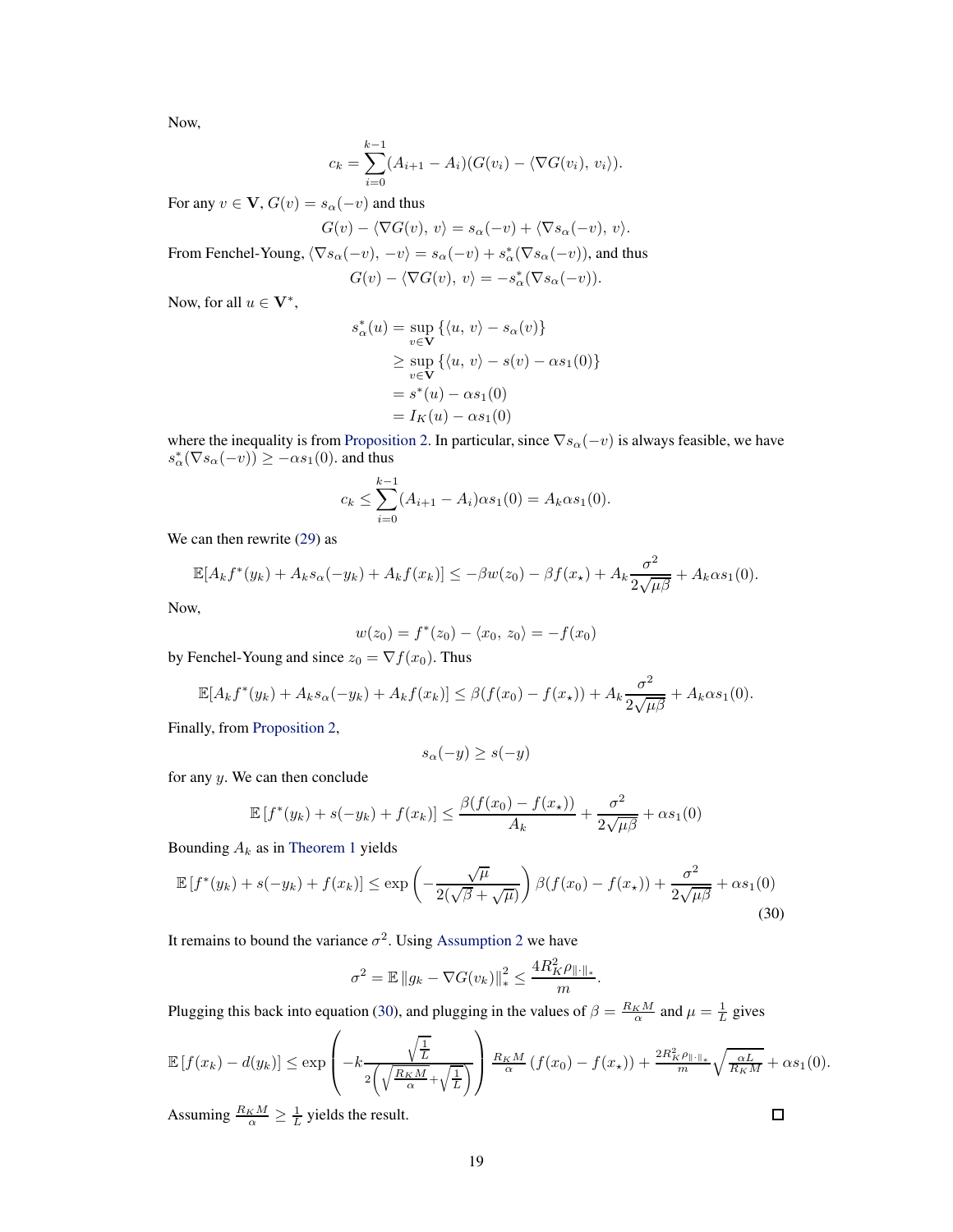#### B.2 Proof of [Theorem 3](#page-6-4)

*Proof.* Setting

$$
\alpha = \min \left\{ \frac{\epsilon}{3s_1(0)}, \frac{M\epsilon^2 m^2}{36LR_K^3 \rho_{\|\cdot\|_*}^2} \right\},\,
$$

it is easy to verify that

$$
\alpha s_1(0) \leq \frac{\epsilon}{3},
$$

and that

$$
\frac{2R_K^2\rho_{\|\cdot\|_*}}{m}\sqrt{\frac{\alpha L}{R_K M}}\leq \frac{\epsilon}{3}.
$$

It remains to compute k such that the first term in the bound of [Theorem 2](#page-6-1) is also smaller than  $\epsilon/3$ . This gives

$$
\exp\left(-k\frac{\sqrt{\alpha}}{4\sqrt{LR_KM}}\right)\frac{R_KM}{\alpha}\left(f(x_0) - f(x_\star)\right) \le \frac{\epsilon}{3}
$$

$$
\iff k \ge \frac{4\sqrt{LR_KM}}{\sqrt{\alpha}}\log\left(\frac{3R_KM(f(x_0) - f(x_\star))}{\epsilon\alpha}\right).
$$

The  $\tilde{O}$ -complexity follows directly from plugging the value of  $\alpha$  in the bound.

 $\Box$ 

#### <span id="page-19-0"></span>B.3 Dependence on the norms

<span id="page-19-1"></span>In this section, we compute the value of  $\rho_{\|\cdot\|_*}$  for different  $\ell_p$  norms when the underlying vector space has dimension d.

#### B.3.1 Euclidean norm

In the case of the Euclidean norm, we have  $\left\| \cdot \right\| = \left\| \cdot \right\|_{*} = \left\| \cdot \right\|_{2}$  and thus

$$
\mathbb{E}\left\|\frac{1}{m}\sum_{i=1}^{m}g_{k,i}-\nabla G(v_k)\right\|^2 = \mathbb{E}\left\|\frac{1}{m}\sum_{i=1}^{m}g_{k,i}+\nabla s_{\alpha}(-v_k)\right\|^2
$$

$$
=\frac{1}{m^2}\sum_{i=1}^{m}\mathbb{E}\left\|g_{k,i}+\nabla s_{\alpha}(-v_k)\right\|^2
$$

$$
+\frac{2}{m^2}\sum_{1\leq i
$$
=\frac{1}{m^2}\sum_{i=1}^{m}\mathbb{E}\left\|g_{k,i}+\nabla s_{\alpha}(-v_k)\right\|^2
$$

$$
=\frac{1}{m^2}\sum_{i=1}^{m}\mathbb{E}\left\|-\arg\max_{u\in K}\langle u, -v_k+\alpha\Delta_i\rangle+\nabla s_{\alpha}(-v_k)\right\|^2
$$
$$

where the second equality simply comes from the properties of the Euclidean norm, and the third one comes from the fact that  $g_{k,i} + \nabla s_{\alpha}(-v_k)$  and  $g_{k,j} + \nabla s_{\alpha}(-v_k)$  are zero-mean independent random variables for all  $i \neq j$ .<br>Finally,  $\arg \max_{u \in K} \langle u, v \rangle$  $\in$  K for any v, and similarly  $\nabla s_\alpha(v)$  =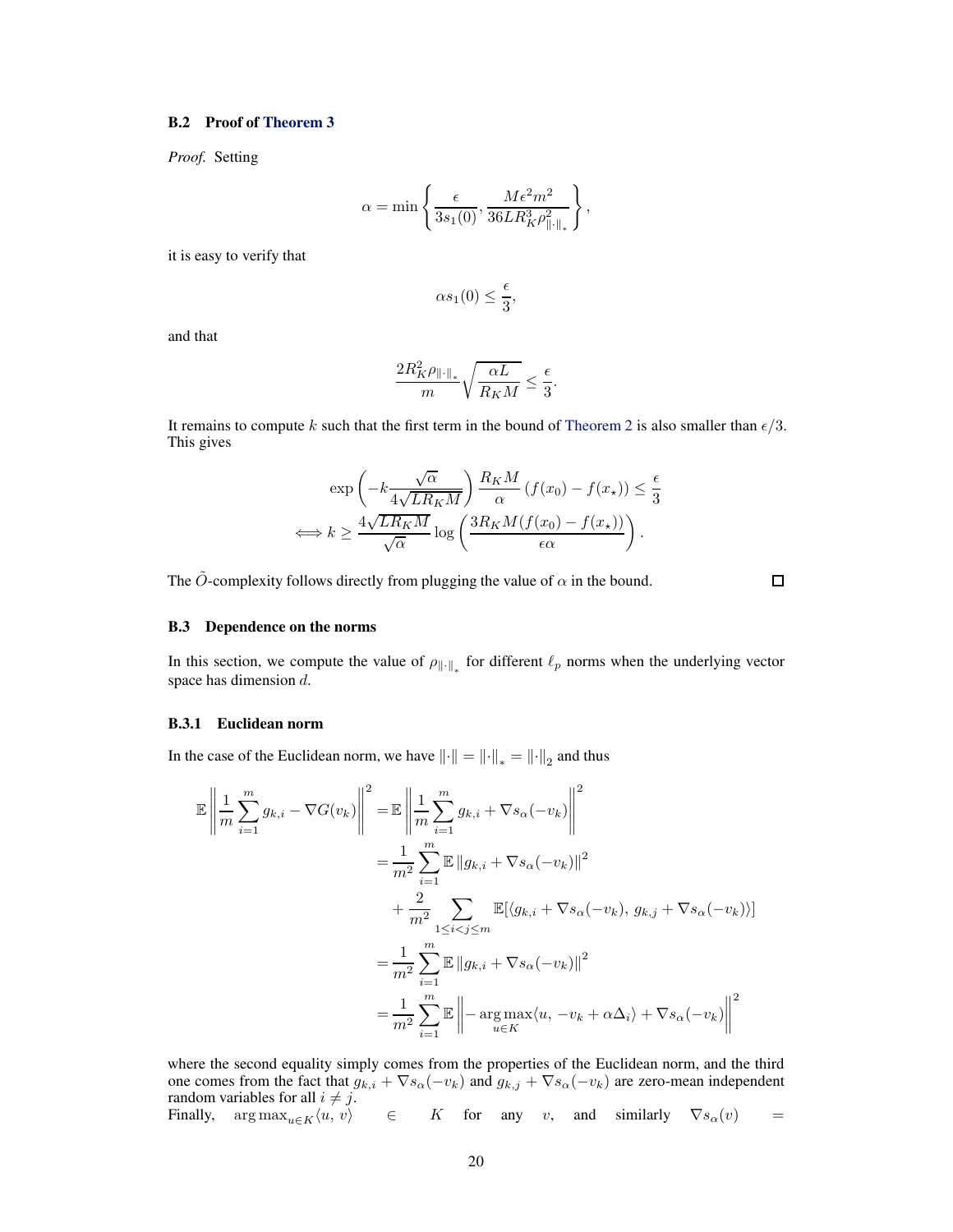$\mathbb{E}[\arg \max_{u \in K} \langle u, v + \alpha \Delta \rangle] \in K$  for all v. Therefore we have

$$
\mathbb{E} \left\| \frac{1}{m} \sum_{i=1}^{m} g_{k,i} - \nabla G(v_k) \right\|^2 \leq \frac{1}{m^2} \sum_{i=1}^{m} \max_{u,v \in K} \|u - v\|^2
$$
  

$$
\leq \frac{1}{m} \max_{u,v \in K} (\|u\| + \|v\|)^2
$$
  

$$
\leq \frac{1}{m} \max_{u,v \in K} 2 \|u\|^2 + 2 \|v\|^2
$$
  

$$
= \frac{4R_K^2}{m}
$$

<span id="page-20-1"></span>and we see that in this case  $\rho_{\|\cdot\|_2} = 1$ .

# **B.3.2**  $\ell_p$ -norms for  $2 \le p < \infty$

When  $\|\cdot\|_* = \|\cdot\|_p$ , we have  $\|\cdot\| = \|\cdot\|_q$  for  $\frac{1}{p} + \frac{1}{q} = 1$ . Since  $q \in (1, 2]$ , from [\[6](#page-9-15)] we know that  $\frac{1}{2} \left\| \cdot \right\|_q^2$  is  $(q-1)$ -strongly convex with respect to  $\left\| \cdot \right\|_q$ . Therefore  $\frac{1}{2} \left\| \cdot \right\|_p^2$  is  $\frac{1}{q-1}$ -smooth with respect to  $\left\Vert \cdot \right\Vert_p$  [\[25\]](#page-10-18). We have

$$
\frac{1}{q-1} = \frac{1/q}{1-1/q} = \frac{p}{q} = p-1
$$

so  $\frac{1}{2} \| \cdot \|_p^2$  is  $(p-1)$ -smooth with respect to  $\| \cdot \|_p$ . We now closely follow the proof from [\[26,](#page-10-19) Lemma 2]. Let  $F = \frac{1}{2} ||\cdot||_p^2$  and let  $Z_i = g_{k,i} - \nabla G(v_k)$  so that  $\mathbb{E} ||Z_i||_p^2 \le 4R_K^2$ . Let  $S_i = \sum_{j=1}^{i-1} S_j$ . By smoothness of  $F$  we have

$$
F(S_{i-1} + Z_i) \le F(S_i) + \langle \nabla F(S_{i-1}), Z_i \rangle + \frac{p-1}{2} ||Z_i||_p^2
$$

Taking conditional expectation with respect to  $Z_1, \ldots, Z_{i-1}$ , since  $\mathbb{E}[Z_i] = 0$  we have

$$
\mathbb{E}_{i}[F(S_{i}) \mid Z_{1}, \ldots, Z_{i-1}] \leq F(S_{i-1}) + \frac{p-1}{2} \mathbb{E}\left[\left\|Z_{i}\right\|_{p}^{2} \mid Z_{1}, \ldots, Z_{i-1}\right]
$$
  

$$
\leq F(S_{i-1}) + \frac{p-1}{2} 4R_{K}^{2}.
$$

Thus,  $F(S_i) - \frac{i(p-1)}{2}$  is a supermartingale and therefore

$$
\mathbb{E}[F(S_n)] = \mathbb{E}\left[\frac{1}{2}\left\|\sum_{i=1}^m g_{k,i} - \nabla G(v_k)\right\|_p^2\right] \le \frac{m(p-1)4R_K^2}{2}
$$

which shows that  $\rho_{\|\|_p} = p - 1$ .

# **B.3.3**  $\ell_p$ -norms for  $1 \leq p < \infty$

Recall that for  $\infty \ge q > r \ge 1$ ,

<span id="page-20-0"></span>
$$
\|\cdot\|_q \le \|\cdot\|_r \le d^{1/r - 1/q} \|\cdot\|_q. \tag{31}
$$

If the norm of interest is  $\left\|\cdot\right\|_* = \left\|\cdot\right\|_p$  for  $1 \le p < 2$ , we have

$$
\mathbb{E}\left\|\frac{1}{m}\sum_{i=1}^{m}g_{k,i} - \nabla G(v_k)\right\|_{*}^{2} = \mathbb{E}\left\|\frac{1}{m}\sum_{i=1}^{m}g_{k,i} - \nabla G(v_k)\right\|_{p}^{2}
$$
  

$$
\leq \left(d^{1/p-1/2}\right)^{2}\mathbb{E}\left\|\frac{1}{m}\sum_{i=1}^{m}g_{k,i} - \nabla G(v_k)\right\|_{2}^{2}
$$
  

$$
\leq d^{(2/p-1)}\frac{1}{m}\max_{u,v\in K}\|u-v\|_{2}^{2}
$$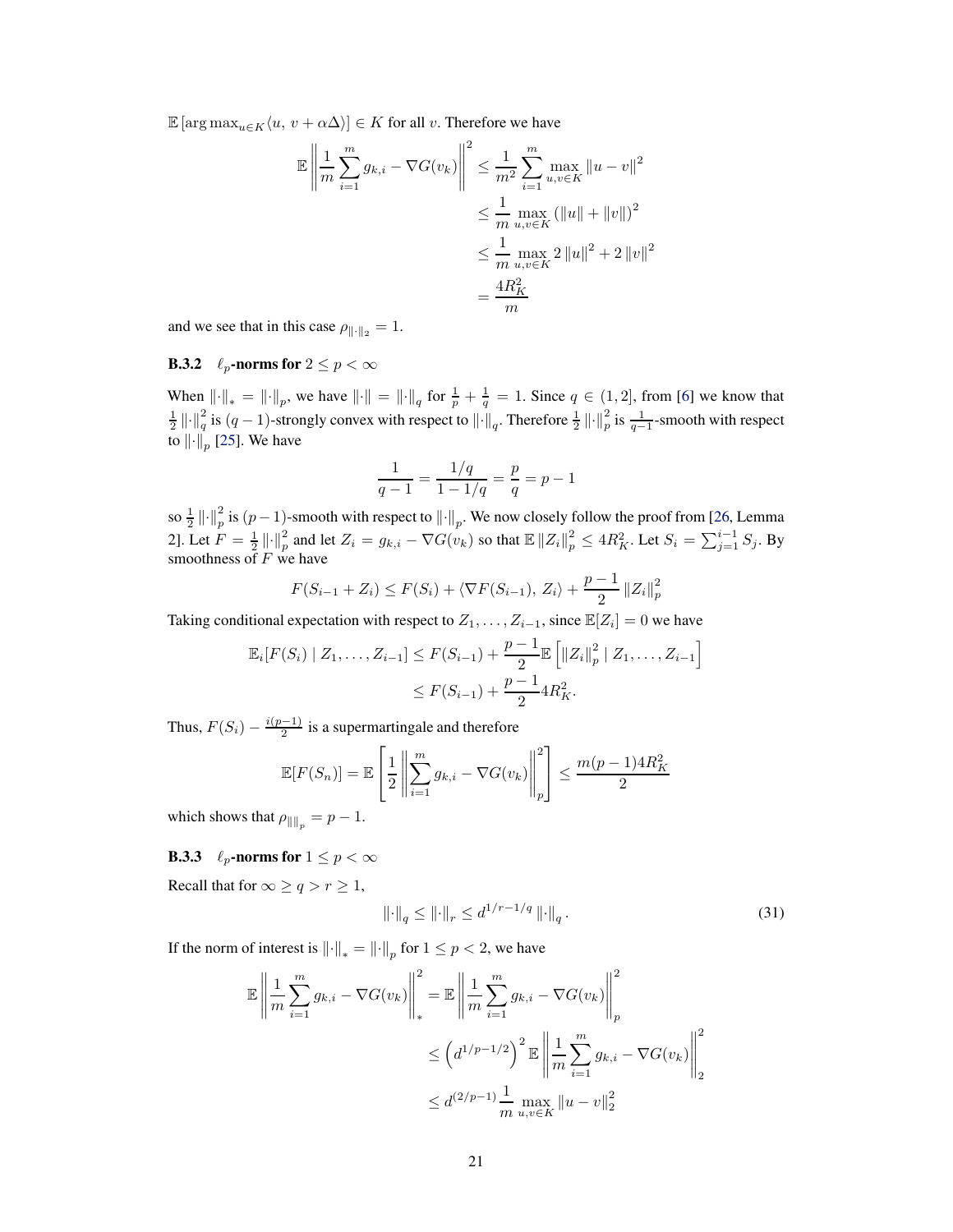where the second inequality comes from the derivation for the Euclidean norm in [Appendix B.3.1.](#page-19-1) Using  $(31)$  we get

$$
\mathbb{E}\left\|\frac{1}{m}\sum_{i=1}^{m}g_{k,i} - \nabla G(v_k)\right\|_{*}^{2} \leq d^{(2/p-1)}\frac{1}{m}\max_{u,v\in K} \|u-v\|_{p}^{2}
$$

$$
= d^{(2/r-1)}\frac{4R_{K}^{2}}{m}
$$

and thus  $\rho_{\|\cdot\|_p} = d^{(2/p-1)}$ .

## B.3.4  $\ell_{\infty}$ -norm

When  $\|\cdot\| = \|\cdot\|_{\infty}$ , we use inequality [\(31\)](#page-20-0) to get that for any  $1 \le r < \infty$ ,

$$
\mathbb{E}\left\|\frac{1}{m}\sum_{i=1}^{m}g_{k,i}-\nabla G(v_k)\right\|_{*}^{2}=\mathbb{E}\left\|\frac{1}{m}\sum_{i=1}^{m}g_{k,i}-\nabla G(v_k)\right\|_{\infty}^{2}
$$

$$
\leq \mathbb{E}\left\|\frac{1}{m}\sum_{i=1}^{m}g_{k,i}-\nabla G(v_k)\right\|_{r}^{2}.
$$

Now, if  $r \geq 2$ , from [Appendix B.3.2](#page-20-1) we have that

$$
\mathbb{E} \left\| \frac{1}{m} \sum_{i=1}^{m} g_{k,i} - \nabla G(v_k) \right\|_{r}^{2} \leq \frac{r-1}{m} \max_{u,v \in K} \|u - v\|_{r}^{2}
$$

$$
\leq \frac{(r-1)}{m} d^{2/r} \max_{u,v \in K} \|u - v\|_{\infty}^{2}
$$

$$
= \frac{(r-1)4R_{K}^{2}}{m} d^{2/r}.
$$

Taking  $r = 2 + \log d$  (so that  $r \ge 2$ ), we then have

$$
\mathbb{E} \left\| \frac{1}{m} \sum_{i=1}^{m} g_{k,i} - \nabla G(v_k) \right\|_{*}^{2} \le \frac{(r-1)4R_K^2}{m} e^{\frac{2}{r} \log(d)} \n= \frac{4R_K^2}{m} (\log d + 1) e^{\frac{2 \log d}{2 + \log d}} \n\le \frac{4R_K^2}{m} 2(\log d + 1)
$$

and thus we have  $\rho_{\|\cdot\|_{\infty}} = 2(\log d + 1).$ 

#### B.3.5 General norm

For a general norm, since we are in a finite-dimensional space, there exist constants  $c, C > 0$  such that  $c \left\| \cdot \right\|_2 \leq \left\| \cdot \right\|_* \leq C \left\| \cdot \right\|_2$ . We then have

$$
\mathbb{E} \left\| \frac{1}{m} \sum_{i=1}^{m} g_{k,i} - \nabla G(v_k) \right\|_{*}^{2} \leq C^{2} \mathbb{E} \left\| \frac{1}{m} \sum_{i=1}^{m} g_{k,i} - \nabla G(v_k) \right\|_{2}^{2}
$$
  

$$
\leq C^{2} \frac{1}{m^{2}} \sum_{i=1}^{m} \max_{u,v \in K} ||u - v||_{2}^{2}
$$
  

$$
\leq \frac{C^{2}}{c^{2}} \frac{1}{m^{2}} \sum_{i=1}^{m} \max_{u,v \in K} ||u - v||_{*}^{2}
$$
  

$$
\leq \frac{C^{2}}{c^{2}} \frac{4R_{K}^{2}}{m}
$$

<span id="page-21-0"></span>where the second inequality comes from the derivation in [Appendix B.3.1.](#page-19-1) Thus we  $\rho_{\|\cdot\|_*} \leq \frac{C^2}{c^2}$  $\frac{C^2}{c^2}$ .